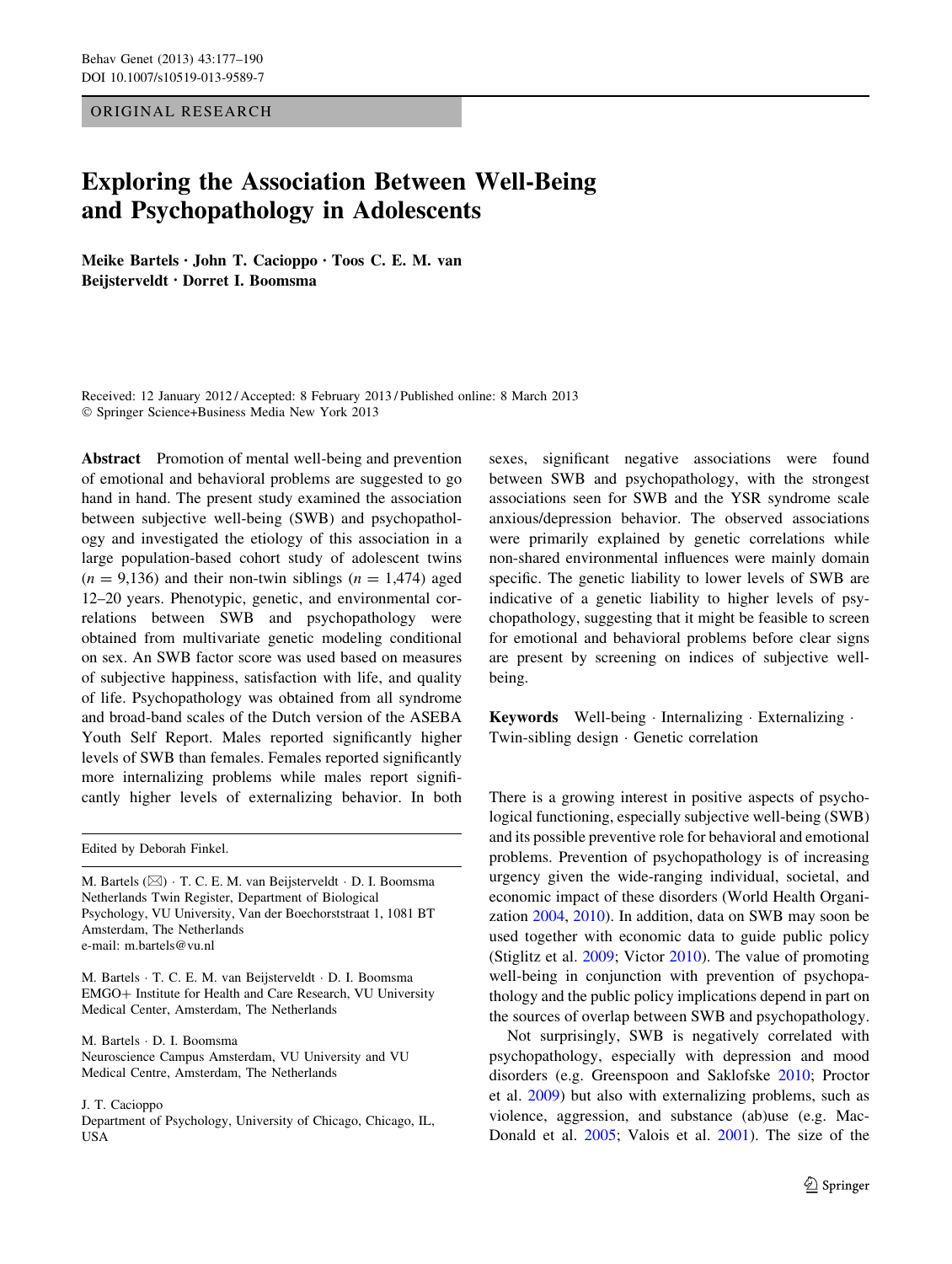association (correlations generally between  $-0.40$  and  $-0.55$ ) raises the possibility that SWB and psychopathology represent partly distinct dimensions of mental functioning, but also reveal that there is overlap. This has been described in the dual continuum model or the dual-factor mental health model (e.g. Greenspoon and Saklofske [2010;](#page-12-0) Russell and Carroll [1999](#page-13-0); Ryff et al. [2006\)](#page-13-0). Up until recently, only scant attention has been paid to the fact that associations between SWB and psychopathology can be a function of correlated genetic and/or correlated environmental factors.

Individual differences in both SWB and psychopathology have been shown to be partly due to genetic differences between individuals. Estimates of the heritability of SWB tend to hover around 40 %, with evidence for presence of additive and non-additive genetic influences (e.g. Bartels and Boomsma [2009;](#page-12-0) Lykken and Tellegen [1996](#page-13-0); Nes et al. [2006;](#page-13-0) Røysamb et al. [2002](#page-13-0), [2003](#page-13-0); Stubbe et al. [2005\)](#page-13-0). Combining the results of these studies indicate no difference in heritability estimates between adolescents and adults. In contrast causes of individual differences in psychopathology seem to vary with age. For most behavioral and emotional problems, except for Attention Problems, estimates of the influences of genetic factors vary across development (e.g. Bartels et al. [2007a;](#page-12-0) Hudziak et al. [2003](#page-12-0); Legrand et al. [1999;](#page-13-0) Kendler et al. [2008;](#page-12-0) Kan et al. [2012](#page-12-0)). Changes in the magnitude of genetic influences seem inversely related to changes in the importance of environmental influences shared by children growing up in the same family. Non-shared environmental influences remain more or less constant. Furthermore, longitudinal studies with data from the Netherlands Twin Register indicate that stability of emotional and behavioral problems throughout childhood are mainly accounted for by genetic factors (Bartels et al. [2004](#page-12-0), [2007b](#page-12-0); Boomsma et al. [2005;](#page-12-0) Hoekstra et al. [2008;](#page-12-0) van Beijsterveldt et al. [2003](#page-13-0); van Grootheest et al. [2007;](#page-13-0) Rietveld et al. [2004\)](#page-13-0).

While the heritability estimates of previous studies with a focus on either SWB or psychopathology provide an indication that genetic factors could underlie the association among indices of wellbeing and psychopathology, a large scale study focusing on the underlying sources of covariance between SWB and psychopathology during adolescence is lacking. Two previous studies in adults (Kendler et al. [2011;](#page-12-0) Nes et al. [2008\)](#page-13-0) explored the relationship between SWB and internalizing psychopathology, including major depression and generalized anxiety disorder. Both studies indicated that genetic factors underlie the phenotypic association between SWB and pscyhopathology of the internalizing subtype. The aim of the current study is to explore whether these observations hold in adolescents and whether they apply both internalizing and externalizing behavioral problems. To this end we conduct a large scale genetically informative study into the sources of overlap between SWB and psychopathology. The large population based sample of adolescent twins and their nontwin siblings allows for estimation of sex-specific phenotypic, genetic, and environmental associations between SWB and psychopathology.

## Methods

### Participants

Participants were registered at birth with the Netherlands Twin Register (NTR) (van Beijsterveldt et al. [2013;](#page-13-0) Bartels et al. [2007a](#page-12-0); Boomsma et al. [2006](#page-12-0)), established by the Department of Biological Psychology at the VU University in Amsterdam. For the current study, data from surveys collected in adolescent twins and their non-twin siblings were analyzed. The sample consisted of 10,610 individuals (9,136 twins and 1,474 non-twin siblings from 5,001 families, 43.7 % males). Mean age of the participants was 16.41 (1.56), with age ranging from 12 to 20 years (born in 1984–1999, 90 % between 13 and 19 years old). Data from non-twin siblings were included in the analyses with a maximum of 2 siblings (1 brother and 1 sister) per family. In families with data for more than one sibling  $(n = 92)$ and with two siblings of the same sex (49 of the 92 families), the data from sibling closest in age to the twin were selected for analyses. Zygosity was determined for 1210 same-sex twin pairs by DNA polymorphisms. For all other same-sex twin pairs, zygosity was determined by discriminant analysis, using longitudinally assessed questionnaire items from the previously collected parental reports. Agreement between zygosity assignment based on questionnaire information and zygosity determined by DNA markers was around 93 % (Rietveld et al. [2000](#page-13-0); Willemsen et al. [2013\)](#page-13-0).

Adolescent twins, and their non-twin siblings (aged 12–25) received a self-report survey. Before inviting twins and their siblings to provide self-report data, parents of twins and siblings <16 years of age were contacted to ask for permission to send their children a self-report survey and to register non-twin siblings of the twins. Upon parental consent, questionnaires were sent to the twins and their siblings. Initially, the survey was presented in a paper and pencil version. In 2009 data collection continued with an online version of the questionnaire and the paper and pencil version was used as a second reminder. Response rate was 47 %. Non-response analyses showed that parents of twins who did not return the survey have in the past been also less willing to participate in survey research of the YNTR compared to parents of twins that participated. Other parental and familial characteristics, such as SES,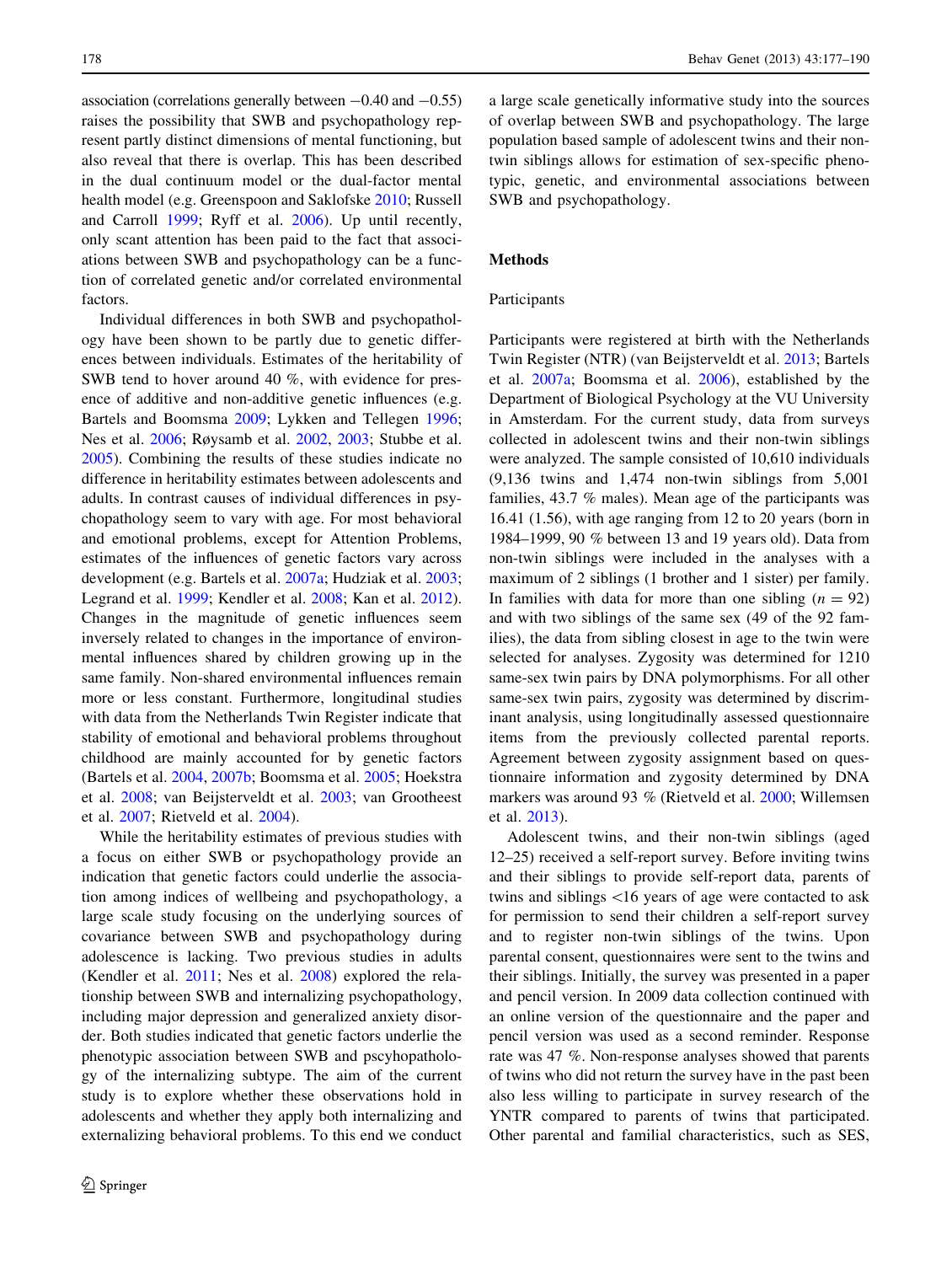parental education, religion, and smoking and alcohol consumption during pregnancy were similar for families of non-responding twins compared to families of responding twins. Small, but significant differences were found for externalizing behavior at ages 7 and 12 with nonresponders scoring higher (8.6 vs. 7.4 at age 7; 6.5 vs. 5.0 at age 12). In addition non-responders scored significantly lower on a general test of educational achievement at age 12, but again the difference is very small (536.4 vs. 538.3). No differences are found for internalizing problems at ages 3, 7, and 12 and externalizing problems at age 3. Furthermore, no differences were found for specific educational achievement tests for language and arithmetic. Total sample constitution and sample constitution as a function of zygosity is described in Table 1.

## Measures

The Dutch Health Behavior Questionnaire (DHBQ) is a self-report instrument containing a broad range of measures on health, lifestyle, and behavior (Bartels et al. [2011](#page-12-0)). It includes the Youth Self Report (YSR) to assess adolescent psychopathology and three measures of Subjective Well-being. The YSR (Achenbach and Rescorla [2001\)](#page-12-0) is a screening tool for behavioral and emotional problems in adolescents that comprises the Achenbach System of Empirically Based Assessments (ASEBA). Adolescents are asked to fill out 118 items (112 items of the 2001 version supplemented with 6 items from the previous version of the YSR) on a 3-point scale based on the occurrence of the behavior during the preceding 6 months: 0 if the problem item was not true, 1 if it was somewhat or sometimes true, and 2 if it was very true or often true. The eight syndrome scales (AD: anxious/depressed, SC: somatic complaints, WD: withdrawn/depressed, SP: social problems, TP:

Table 1 Sample size and characteristics

thought problems, AP: attention problems, RB: rulebreaking behavior, AGG: aggressive behavior) and the broadband scales internalizing problems (INT: anxious/ depressed, somatic complaints and withdrawn/depressed) and externalizing problems (EXT: rule-breaking and aggressive behavior) were based on the 2001 profile (Achenbach and Rescorla [2001](#page-12-0)). Dutch syndrome scales and comparability with the syndrome scales developed by Achenbach are reported in Verhulst et al. ([1997\)](#page-13-0).

Three measures of self-reported evaluations of SWB were used: (1) satisfaction with life (SAT) was assessed with the Satisfaction with Life Scale (Diener et al. [1985](#page-12-0)). The scale consists of 5 items which had to be answered on a 7-point scale ranging from  $1 = 'strongly disagree'$  to  $7 = 'strongly$ agree'. An example items is ''My life is going more or less as I wished''. Internal consistency of the scale was good with a Chronbach's Alpha of 0.86. (2) Subjective happiness (HAP) was assessed with the Subjective Happiness Scale (Lyubomirsky and Lepper [1999](#page-13-0)). The scale consists of 4 items which had to be answered on 7-point scale ranging from  $1 = 'strongly disagree'$  to  $7 = 'strongly agree'.$  An example items ''Compared to most of my peers, I consider myself a happy person''. Internal consistency of the scale was good with a Chronbach's Alpha of 0.84. (3) Quality of life in general (QLg) was assessed with the Cantril Ladder (Cantril [1965](#page-12-0)). The ladder has 10 steps: the top indicates the best possible life, and the bottom the worst possible life. Participants had to indicate the step of the ladder at which they place their lives in general.

Since the data were collected in a unselected population sample some of the measures showed a skewed distribution, which may cause small biases in parameter estimates. However, as transformation of the data does not remove these biases and the bias is known and small (unbiased estimate of the additive genetic effect, underestimation of

| Family constitution                         | Number of families | Zygosity                | Number of families |
|---------------------------------------------|--------------------|-------------------------|--------------------|
| One of the twin, no sibling                 | 654                | MZM                     | 551                |
| Twin pair, no sibling                       | 2,876              | <b>DZM</b>              | 476                |
| One of the twin with a brother              | 38                 | MZF                     | 792                |
| One of the twin with a sister               | 71                 | <b>DZF</b>              | 571                |
| One of the twin with a brother and a sister |                    | DOSmf                   | 576                |
| Twin pair with a brother                    | 603                | <b>DOSfm</b>            | 545                |
| Twin pair with a sister                     | 707                |                         |                    |
| Brother only (no twin)                      | 16                 | In total 5,001 families |                    |
| Sister only (no twin)                       | 33                 | Cohort: 1984-1999       |                    |
| Brother and sister only (no twin)           | 2                  | Mean age $16.41(1.56)$  |                    |

MZM monozygotic males, DZM dizygotic males, MZF monzygotic females, DZF dizygotic females, DOSmf male–female dizygotic twin pair, DOSfm female–male dizygotic twin pair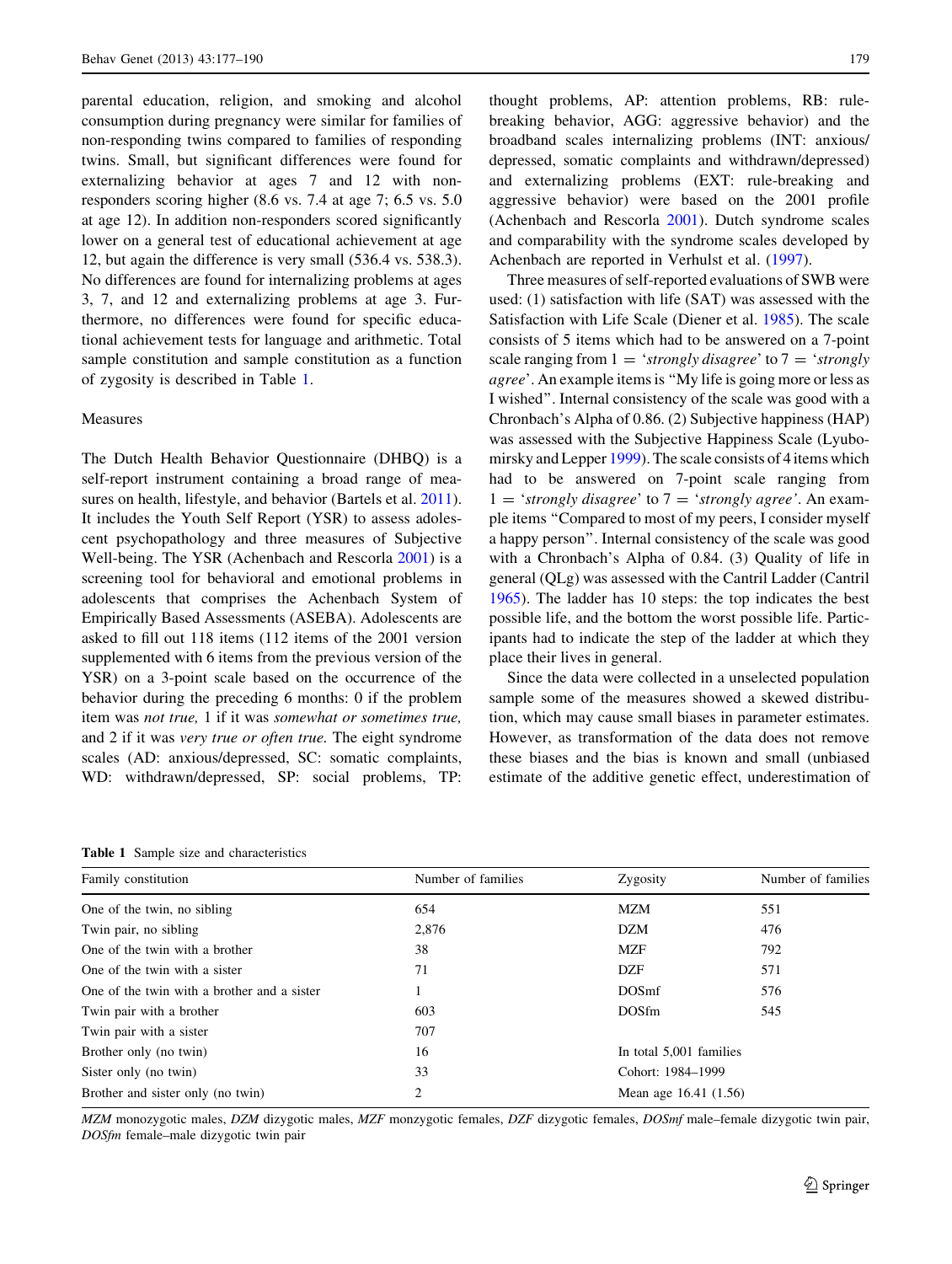the shared environmental effect, and an overestimation of the unique environmental effect; see Derks et al. [2004\)](#page-12-0) untransformed data were analyzed.

The SWB measures correlate substantially, with correlations in the range of 0.35–0.73 for males and 0.45–0.77 for females, indicating a moderate to large overlap between the measures. In our previous work (Bartels and Boomsma [2009\)](#page-12-0) we showed that genetic factors are responsible for the moderate to high phenotypic associations between SAT, HAP, and QLg. Therefore a latent factor score for SWB was estimated for each participant in the dataset. This was done by specifying a factor model with the three observed measures of SWB loading on a single latent factor (SWB) in Mplus (Muthén and Muthén [2010](#page-13-0)). Given this factor solution and individuals' scores on the observed measures of SWB, a latent factor score can be estimated for each individual. This factor score has a mean of zero and a variance of 1, with a low score corresponding to low levels of SWB. To overcome problems of a low variance in this SWB factor score, we multiplied the factor score by 10.

#### Statistical analyses

First, a tri-variate genetic model focusing on the overlap between SWB, INT, and EXT was evaluated. Second, to gain more insight into the overlap of SWB with the subscales of the YSR we ran bivariate analyses to disentangle the overlap between SWB and each subscale.

### Descriptive statistics

Sex-differences in mean levels of SWB and psychopathology were tested by mixed-model analyses of variance in SPSS 18, with family as a random factor to account for the within-family dependence of the outcome variables. Significance thresholds for the descriptive was set at 0.05. A small but significant effect of age on mean levels has been reported for SWB and psychopathology (e.g. Bartels et al. [2011](#page-12-0); Bartels and Boomsma [2009;](#page-12-0) Lamb et al. [2010](#page-12-0)), so age was included as a fixed effect on the means. Furthermore, in our previous work with an overlapping dataset, no differences between DZ twin and non-twins siblings were observed, so estimates were constrained to be equal.

#### Genetic modelling

The different degree of genetic relatedness between monozygotic (MZ), dizygotic (DZ) twin pairs and sibling pairs provides the opportunity to disentangle the phenotypic correlations in additive and non-additive genetic, shared environmental, and nonshared environmental components and to obtain estimates of genetic and environmental correlations. Additive genetic variance (A) represents the additive effects of alleles over all loci that influence the trait. Non-additive genetic effects (D) comprise interactions between alleles at the same locus (dominance) and will also include effects of interaction among alleles at the different loci (epistasis). Shared environmental variance (C) is the part of the variance that is shared by members of a family which is not explained by genetic relatedness and non-shared environmental variance (E) is the part of the non-genetic variance that is unique to an individual. Phenotypic correlations, twin and twin-sibling correlations, and within person and cross-person crosstrait correlations were estimated using a saturated model in OpenMx (Boker et al. [2011](#page-12-0)). Next, an ACE model was fitted to the data in order to estimate the underlying sources of variance of SWB and psychopathology and their covariance. First, a tri-variate genetic model (SWB-INT-EXT) was fitted to the data with additive genetic, shared environmental and non-shared environmental influences (ACE model), including quantitative sex-differences. It was tested whether the influences of the genes and environment are of different magnitudes in males and females by constraining them to be equal. Next, the significance of the shared environmental component was tested.

For the bivariate genetic analyses, the ACE model was also fitted to the data. Tests for sex-differences in parameter estimates were carried out by restricting the estimates to be equal for males and females and testing if this led to a significant deterioration of fit. Next, we tested the significance of C separately in males and females.

After establishing the best fitting tri-variate and bivariate models, 95 % confidence intervals were estimated for all parameters. Genetic structural equation modeling in OPENMx was used with the raw-data ML procedure for estimation of parameters. Nested submodels were compared by hierarchic  $\chi^2$  tests. The  $\chi^2$  statistic is computed by subtracting –2LL (log-likelihood) for a reduced model from that for the full model  $(\chi^2 = -2LL_0 - (-2LL_1)).$ This  $\chi^2$  statistic is distributed with degrees of freedom (df) equal to the difference in the number of parameters estimated in the two models ( $\Delta df = df_0 - df_1$ ). If the difference test is significant (threshold for the genetic models  $p<0.01$  due to multiple testing) the constraints on the nested model cause a significant deterioration of the model.

#### **Results**

#### Descriptive statistics

Means and standard deviations of SWB and psychopathology are presented in Table [2](#page-4-0) for males and females separately. Males reported significantly higher levels of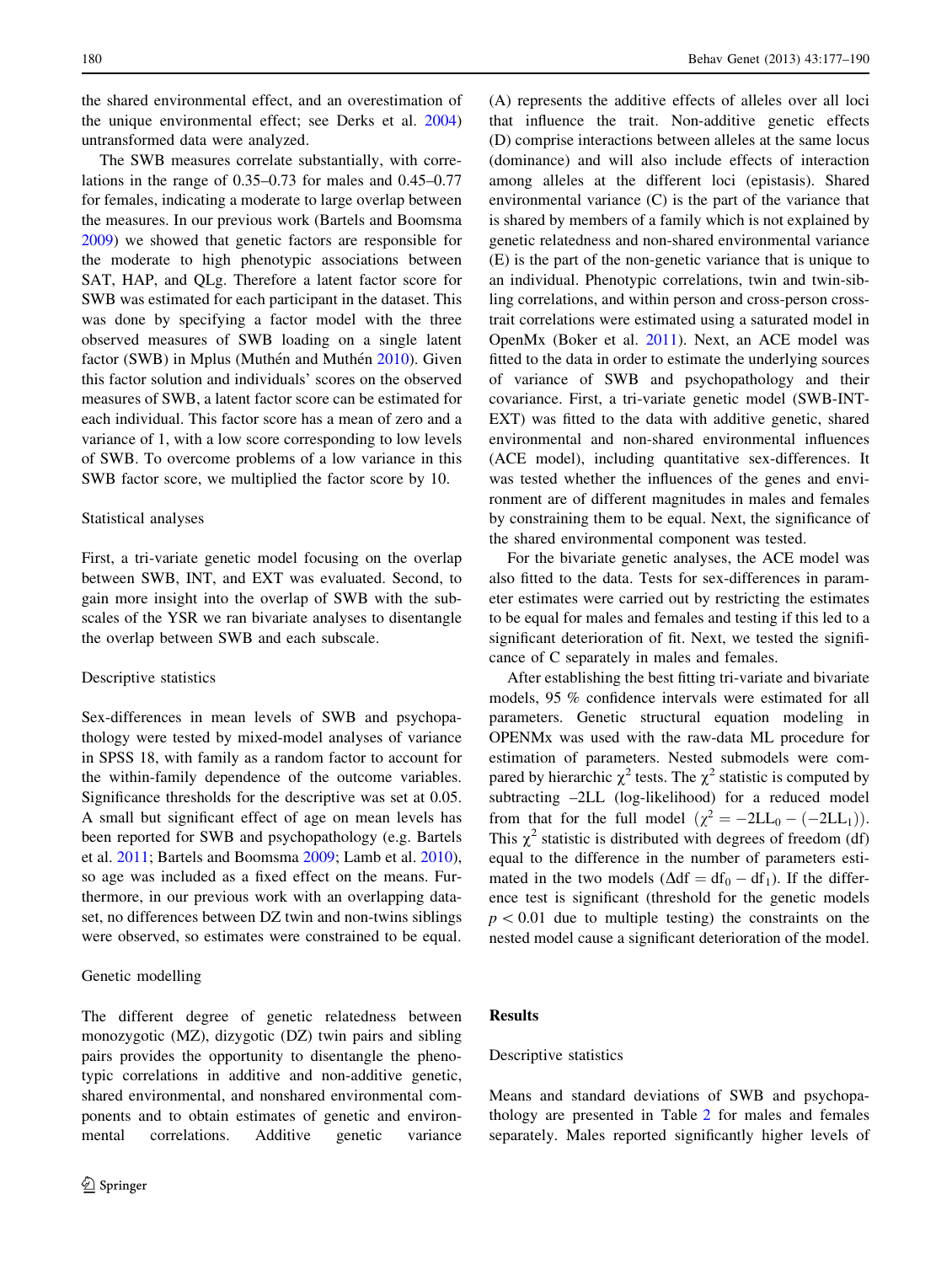<span id="page-4-0"></span>Table 2 Number of individuals, means, and standard deviations for SWB and Psychopathology separately for males and females

|                              | Males |       |      | Females |                  |      |
|------------------------------|-------|-------|------|---------|------------------|------|
|                              | N     | M     | sd   | N       | M                | sd   |
| <b>SWB</b>                   | 4318  | 0.072 | 0.88 | 5547    | $-0.056^{\circ}$ | 0.97 |
| Withdrawn (WD)               | 4409  | 2.09  | 1.99 | 5723    | $2.62^*$         | 2.28 |
| Somatic complaints (SC)      | 4386  | 1.76  | 2.02 | 5688    | $3.05^*$         | 2.67 |
| Anxious/depressed (AD)       | 4390  | 3.06  | 3.43 | 5704    | $5.16^*$         | 4.71 |
| Internalizing problems (INT) | 4297  | 6.79  | 5.85 | 5590    | $10.56^*$        | 7.88 |
| Rule-breaking behavior (RB)  | 4432  | 2.76  | 1.97 | 5746    | $2.46^{\degree}$ | 1.95 |
| Aggressive behavior (AGG)    | 4407  | 6.02  | 4.41 | 5715    | 6.00             | 4.03 |
| Externalizing problems (EXT) | 4405  | 8.79  | 5.74 | 5713    | $8.46*$          | 5.38 |
| Social problems (SP)         | 4434  | 2.16  | 1.87 | 5757    | 2.10             | 1.89 |
| Thought problems (TP)        | 4426  | 1.62  | 1.75 | 5748    | $1.92^*$         | 1.87 |
| Attention problems (AP)      | 4419  | 4.63  | 2.77 | 5743    | $4.96^{\degree}$ | 2.85 |

SWB subjective well-being

\* Females score significantly different than males ( $p < 0.05$ )

Table 3 Phenotypic correlations, twin correlations and cross-twin cross-trait correlations for SWB, INT and EXT

| Males      |                               |                  |                  |            | Females    |                               |            |                  |                       |            |
|------------|-------------------------------|------------------|------------------|------------|------------|-------------------------------|------------|------------------|-----------------------|------------|
| Phenotypic |                               |                  |                  |            | Phenotypic |                               |            |                  |                       |            |
|            | <b>SWB</b>                    | <b>INT</b>       |                  | <b>EXT</b> |            | <b>SWB</b>                    |            | <b>INT</b>       |                       | <b>EXT</b> |
| <b>SWB</b> | 1                             |                  |                  |            | <b>SWB</b> | 1                             |            |                  |                       |            |
| <b>INT</b> | $-0.43$ ( $-0.46$ , $-0.41$ ) | 1                |                  |            | <b>INT</b> | $-0.58$ ( $-0.59$ , $-0.56$ ) |            | 1                |                       |            |
| <b>EXT</b> | $-0.19$ ( $-0.22, -0.16$ )    | 0.42(0.39, 0.44) | 1                |            | EXT        | $-0.30$ ( $-0.32$ , $-0.27$ ) |            | 0.47(0.45, 0.49) |                       | 1          |
| <b>MZM</b> |                               |                  |                  |            | <b>MZF</b> |                               |            |                  |                       |            |
|            | <b>SWB</b>                    | <b>INT</b>       | EXT              |            |            | <b>SWB</b>                    | <b>INT</b> |                  | EXT                   |            |
| <b>SWB</b> | 0.33(0.26, 0.39)              |                  |                  |            | SWB        | $0.45(0.40, -0.49)$           |            |                  |                       |            |
| <b>INT</b> | $-0.26$ ( $-0.30, -0.21$ )    | 0.47(0.41, 0.52) |                  |            | <b>INT</b> | $-0.36$ ( $-0.40$ , $-0.32$ ) |            | 0.53(0.48, 0.57) |                       |            |
| EXT        | $-0.15$ ( $-0.20, -0.10$ )    | 0.23(0.19, 0.28) | 0.52(0.46, 0.56) |            | EXT        | $-0.22$ ( $-0.26$ , $-0.18$ ) |            | 0.34(0.30, 0.37) | $0.61$ $(0.57, 0.64)$ |            |
|            | DZM/male-male                 |                  |                  |            |            | DZF/female-female             |            |                  |                       |            |
|            | <b>SWB</b>                    | <b>INT</b>       | EXT              |            |            | <b>SWB</b>                    | <b>INT</b> |                  | EXT                   |            |
| <b>SWB</b> | 0.20(0.14, 0.25)              |                  |                  |            | <b>SWB</b> | 0.29(0.23, 0.34)              |            |                  |                       |            |
| <b>INT</b> | $-0.14$ ( $-0.18$ , $-0.09$ ) | 0.24(0.18, 0.30) |                  |            | <b>INT</b> | $-0.25$ ( $-0.29$ , $-0.20$ ) |            | 0.30(0.24, 0.35) |                       |            |
| <b>EXT</b> | $-0.10$ ( $-0.14$ , $-0.06$ ) | 0.14(0.10, 0.18) | 0.24(0.20, 0.28) |            | EXT        | $-0.15$ ( $-0.19$ , $-0.11$ ) |            | 0.16(0.12, 0.20) | 0.25(0.20, 0.29)      |            |
|            | DOS/male-female               |                  |                  |            |            |                               |            |                  |                       |            |
|            | <b>SWB</b>                    |                  | <b>INT</b>       |            |            | <b>EXT</b>                    |            |                  |                       |            |
| <b>SWB</b> | 0.20(0.16, 0.24)              |                  |                  |            |            |                               |            |                  |                       |            |
| <b>INT</b> | $-0.15$ ( $-0.19$ , $-0.12$ ) |                  | 0.22(0.18, 0.26) |            |            |                               |            |                  |                       |            |
| <b>EXT</b> | $-0.08$ ( $-0.10, -0.05$ )    |                  | 0.09(0.06, 0.12) |            |            | 0.26(0.21, 0.30)              |            |                  |                       |            |
|            |                               |                  |                  |            |            |                               |            |                  |                       |            |

SWB ( $p < 0.05$ ) than females. Females reported significantly more internalizing problems while males report significantly higher levels of externalizing behavior  $(p < 0.05)$ . The difference in externalizing behavior is based on a significant higher score on rule-breaking behavior for males, while no differences in mean levels were found for aggressive behavior between males and females.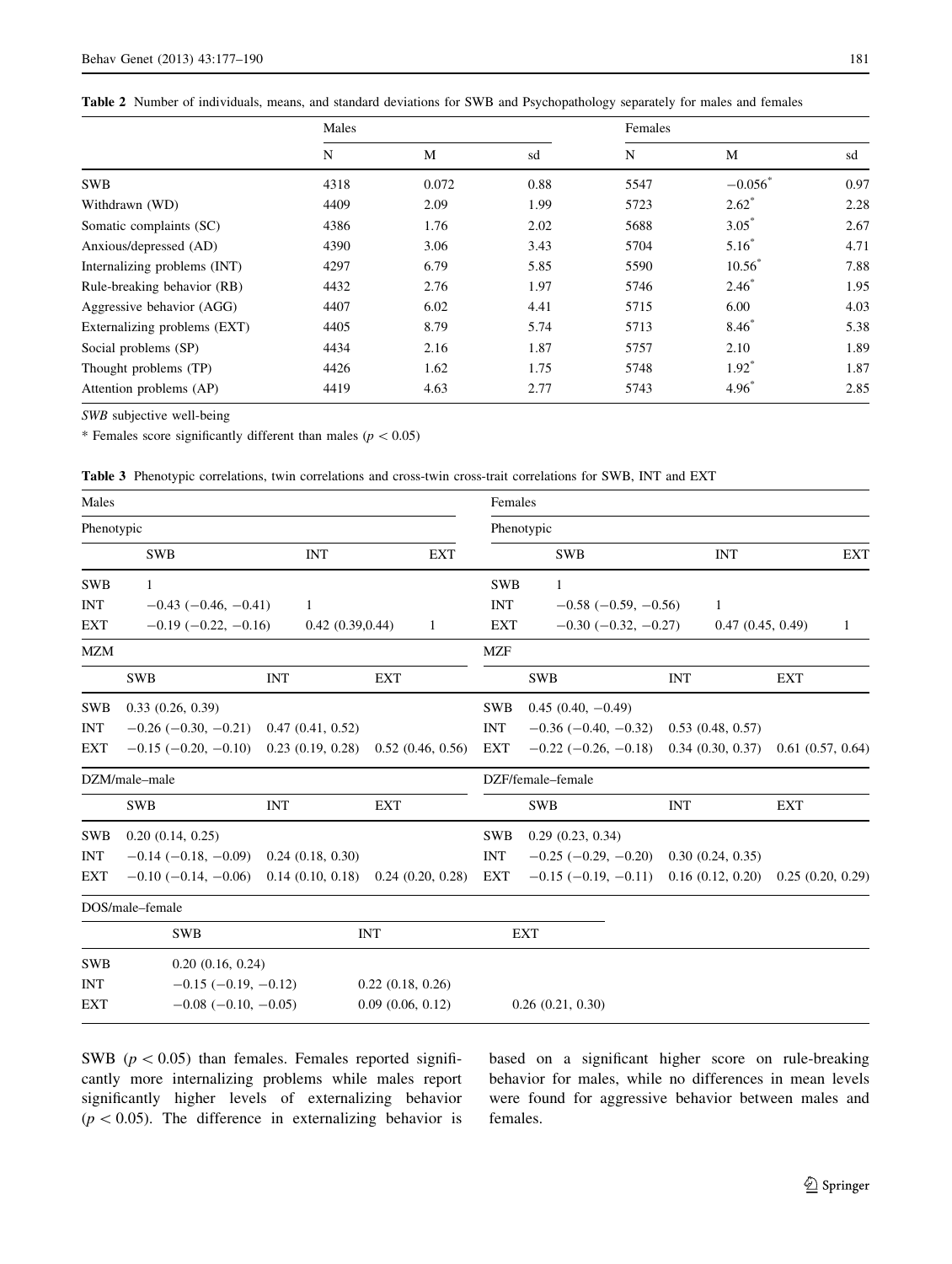Tri-variate phenotypic, twin, and cross-twin cross-trait correlations

Phenotypic correlations, twin correlations and cross-twin cross-trait correlations for SWB, INT and EXT are provided in Table [3](#page-4-0). For males phenotypic correlations between SWB and INT and SWB and EXT were  $-.43$  and -0.19 respectively. The phenotypic correlation between INT and EXT is 0.42. For females a similar picture emerges, but the size of all correlation is larger (SWB– INT: -0.58; SWB–EXT: -0.30; INT–EXT: 0.47). Twin correlations indicate that familial resemblance is mainly accounted for by additive genetic influences and that nonshared environmental influences account for a large proportion of variance. Cross-twin cross-trait correlations are higher for MZ than for DZ twins and twin-sibling relatives, providing evidence for the influence of genetic effects on the association between SWB and psychopathology.

# Tri-variate genetic model fitting and variance/ covariance decomposition

Model fitting results for the tri-variate analyses are presented in Table 4 and show that constraining the variance/ covariance components to be equal for males and females gave a significant deterioration in model fit ( $\chi^2_{18} = 520.77$ ,  $p = 0.00$ ). Shared environmental influences could be

Table 4 Tri-variate model fitting results

dropped from the model without a significant deterioration of fit ( $\chi_{12}^2 = 16.6$ ,  $p = 0.17$ ). Since the twin-sibling and the cross-twin/sibling correlations provided some evidence for the significance of shared environmental influences for females an AEmales-ACEfemales models was applied to the data, but this model gave a less parsimonious solution to the data than the AE model.

Table 5 provides the standardized variance/covariance components and their 95 % confidence intervals for SWB, INT, EXT based on the best fitting AE model. Heritability is estimated to be around 34 % for the SWB factor score in males and 47 % in females. For males genetic influences account for 45 and 49 % of the variance in INT and EXT, respectively, and for 53 and 58 % in females. For both males and females the remaining variance is accounted for by non-shared environmental influences.

The off-diagonal estimates provide the percentages of the covariance between SWB and INT and EXT that is accounted for by genetic and non-shared environmental components. For males the main source of covariance constitutes of genetic factors. Notably, the genetic influences on the covariance between SWB and psychopathology (SWB-INT; 58 %; SBW-EXT: 86 %) are larger than the influences of genetic factors on the covariance between INT and EXT (56 %). The remaining influence on the covariance is accounted for by non-shared environmental factors. For females a similar picture emerges. In females

| Model                                 | $-2LL$    | df    |        | di |      |
|---------------------------------------|-----------|-------|--------|----|------|
| 1, ACE with sex-differences           | 194771.2  | 29825 |        |    |      |
| 2, ACE no sex-differences             | 195291.96 | 29843 | 520.77 | 18 | 0.00 |
| 3. AE sex differences                 | 194787.8  | 29837 | 16.6   | 12 | 0.17 |
| 4. $AE_{males}\_\text{ACE}_{females}$ | 194807.49 | 29831 | 7.41   |    | 0.28 |

Note The best fitting model is printed in bold

Table 5 Standardized estimates (95 % CI) for additive genetic and nonshared environmental influences on SWB, INT, EXT and their covariance based on the best fitting model

|            | A                     |                  |                  | Е                   |                  |                  |
|------------|-----------------------|------------------|------------------|---------------------|------------------|------------------|
|            | <b>SWB</b>            | <b>INT</b>       | EXT              | <b>SWB</b>          | <b>INT</b>       | EXT              |
| Males      |                       |                  |                  |                     |                  |                  |
| <b>SWB</b> | 0.34(0.28, 0.39)      |                  |                  | 0.66(0.61, 0.72)    |                  |                  |
| <b>INT</b> | 0.58(0.49, 0.67)      | 0.45(0.40, 0.50) |                  | 0.42(0.33, 0.51)    | 0.55(0.50, 0.60) |                  |
| EXT        | 0.86(0.68, 1.06)      | 0.56(0.47, 0.65) | 0.49(0.44, 0.54) | $0.14(-0.06, 0.32)$ | 0.44(0.35, 0.53) | 0.51(0.46, 0.56) |
| Females    |                       |                  |                  |                     |                  |                  |
| <b>SWB</b> | 0.47(0.42, 0.51)      |                  |                  | 0.53(0.49, 0.58)    |                  |                  |
| <b>INT</b> | 0.66(0.60, 0.71)      | 0.53(0.49, 0.57) |                  | 0.34(0.29, 0.40)    | 0.47(0.43, 0.51) |                  |
| EXT        | $0.78$ $(0.68, 0.87)$ | 0.72(0.66, 0.78) | 0.58(0.54, 0.62) | 0.22(0.13, 0.32)    | 0.28(0.22, 0.34) | 0.42(0.38, 0.46) |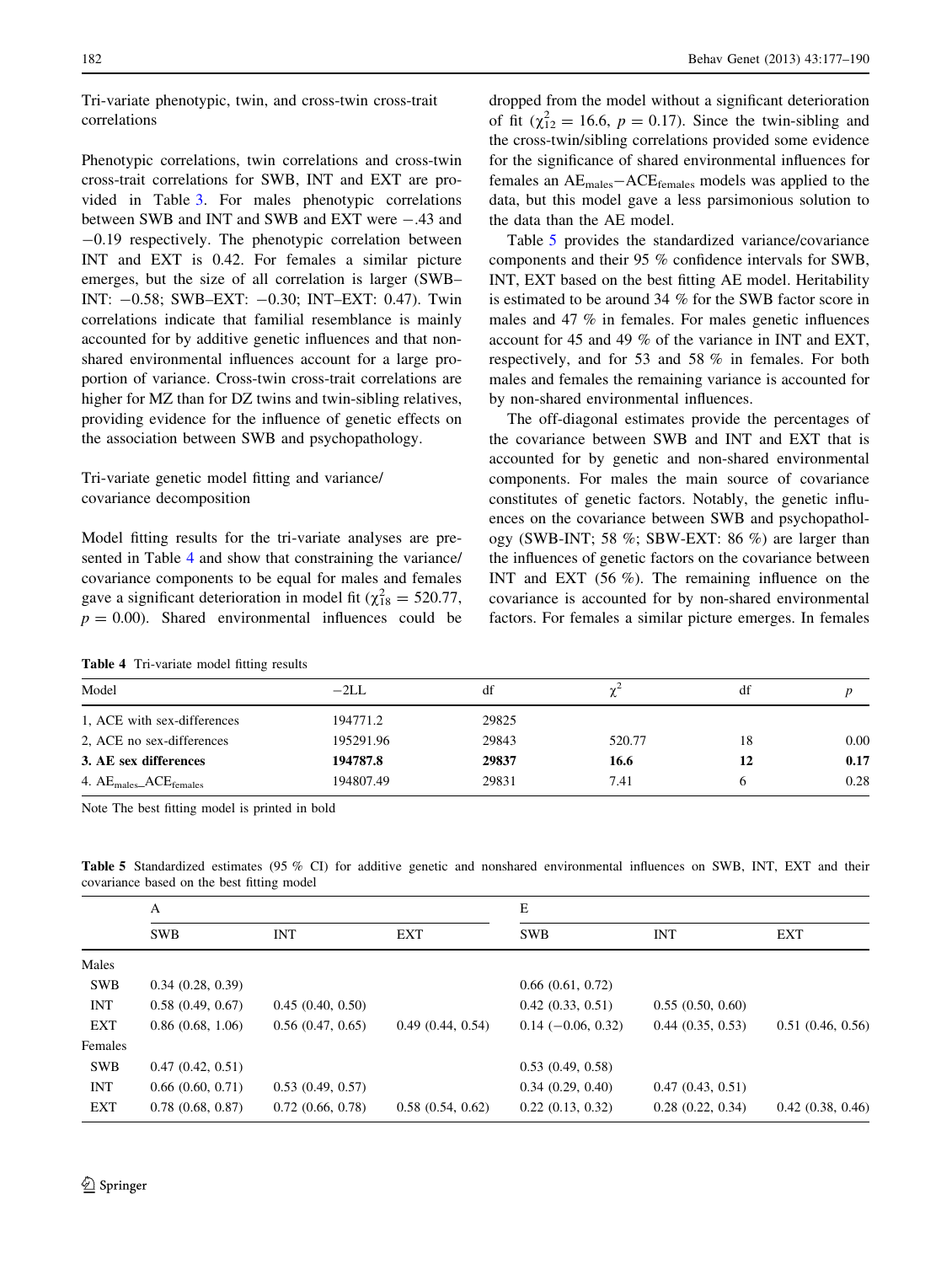however, the influences of genetic factors is stronger for the association between INT and EXT (72 %) than between SWB and INT (66 %). Remarkably, the estimate of genetic influences on the covariance is highest for the overlap between SWB and EXT (78 %). Confidence intervals for these genetic influences on the covariances are overlapping though in females. Genetic correlations between SWB and INT ( $\hat{\beta}$ : -0.64;  $\hat{\gamma}$ : -0.76) and EXT ( $\hat{\beta}$ :  $-0.40$ ;  $\degree$ :  $-0.45$ ) are in the same range for males and females and are stronger for overlap between SWB and INT than SWB and EXT (Table 6). The non-shared environmental correlations are moderate for SWB and INT  $(3)$ :  $-0.30; \frac{1}{2}$ :  $-0.40$ ), but lower for SWB and EXT ( $\triangle$ :  $-0.04$ ;  $\degree$ : -0.14). As expected the correlations are negative for the overlap between SWB and psychopathology but positive for the overlap between INT and EXT ( $\triangle$ : 0.35;  $\angle$ : 0.30), indicating that for SWB and psychopathology partly overlapping genes and environmental influences play a role, but with effects in the opposite directions.

## Bivariate phenotypic, twin, and cross-twin-cross-trait correlations

To gain more insight in the overlap between SWB and psychopathology we ran bivariate analyses for SWB with each YSR subscale. Phenotypic correlations are depicted in Fig. [1](#page-7-0). For males phenotypic correlations ranged from  $-0.18$ to  $-0.44$ . Correlations were stronger (more negative) for internalizing related subscales withdrawn and anxious/ depressed. For females phenotypic correlations ranged from  $-0.25$  to  $-0.58$ , indicating that the overlap between SWB and psychopathology is stronger in females than in males. Twin and cross-twin cross-trait correlations are presented in Table [8](#page-9-0) and indicate that the genetic architecture of the overlap between SWB and the psychopathology subscales is largely similar for each scale and for males and females.

Model fitting results are presented in Table [9.](#page-10-0) The order of model fitting is based on the twin correlations and cross-twin cross-trait correlations. The best fitting model is chosen on the basis of parsimony. In Fig. [1](#page-7-0) the underlying sources of the phenotypic correlations are presented. For males the phenotypic correlations are accounted for by genetic and non-shared environmental factors. No significant influences of shared environment on the covariance between SWB and psychopathology were found for males. A similar picture emerged for the females, with the largest part of the phenotypic correlation accounted for by genetic factors.

Genetic and environmental correlations between SWB and psychopathology are reported in Table [7.](#page-7-0) In males the genetic correlations were much larger than the non-shared environmental correlations, indicating that to a significant extent the same genes influence both constructs. The lower non-shared environmental correlations indicate that environmental influences are more distinct. For females genetic correlations were also strong and non-shared environmental correlations were weaker.

# Discussion

This study obtained several results that bear on the relationship between SWB and psychopathology and are essential to value the role of SWB in psychopathology prevention. First, there were substantial shared genetic influences on SWB and psychopathology, with large correlations for the overlap of SWB with INT than for SWB with EXT. Second, the nonshared environmental influences on SWB and psychopathology were largely unique to each domain. Previous research by Kendler and colleagues (Kendler et al, [2011](#page-12-0)) focused on internalizing psychopathology and mental well-being in adults and reported a phenotypic correlation of  $-0.54$  of which 86 % was mediated by genetic factors and 14 % by nonshared environmental factors. No quantitative sex-differences were found. Important, the overlap between genetic factors was large while the overlap between environmental factors was

Table 6 Genetic and environmental correlations (95 % CI) for the overlap between SWB, INT, and EXT

| $r_{\rm g}$ | <b>SWB</b>                    | <b>INT</b>       | EXT | $r_e$<br><b>SWB</b>           | <b>INT</b>       | EXT |
|-------------|-------------------------------|------------------|-----|-------------------------------|------------------|-----|
| Males       |                               |                  |     |                               |                  |     |
| <b>SWB</b>  |                               |                  |     |                               |                  |     |
| <b>INT</b>  | $-0.64$ ( $-0.72$ , $-0.56$ ) |                  |     | $-0.30$ ( $-0.36$ , $-0.24$ ) |                  |     |
| EXT         | $-0.40$ ( $-0.49$ , $-0.31$ ) | 0.50(0.43, 0.57) |     | $-0.04$ ( $-0.11$ , 0.02)     | 0.35(0.29, 0.41) |     |
| Females     |                               |                  |     |                               |                  |     |
| <b>SWB</b>  |                               |                  |     |                               |                  |     |
| <b>INT</b>  | $-0.76$ ( $-0.81, -0.71$ )    |                  |     | $-0.40$ ( $-0.44$ , $-0.35$ ) |                  |     |
| <b>EXT</b>  | $-0.45$ ( $-0.51$ , $-0.38$ ) | 0.60(0.55, 0.65) |     | $-0.14$ ( $-0.20, -0.08$ )    | 0.30(0.25, 0.35) |     |

Note  $r_g$  genetic correlation,  $r_e$  nonshared environmental correlation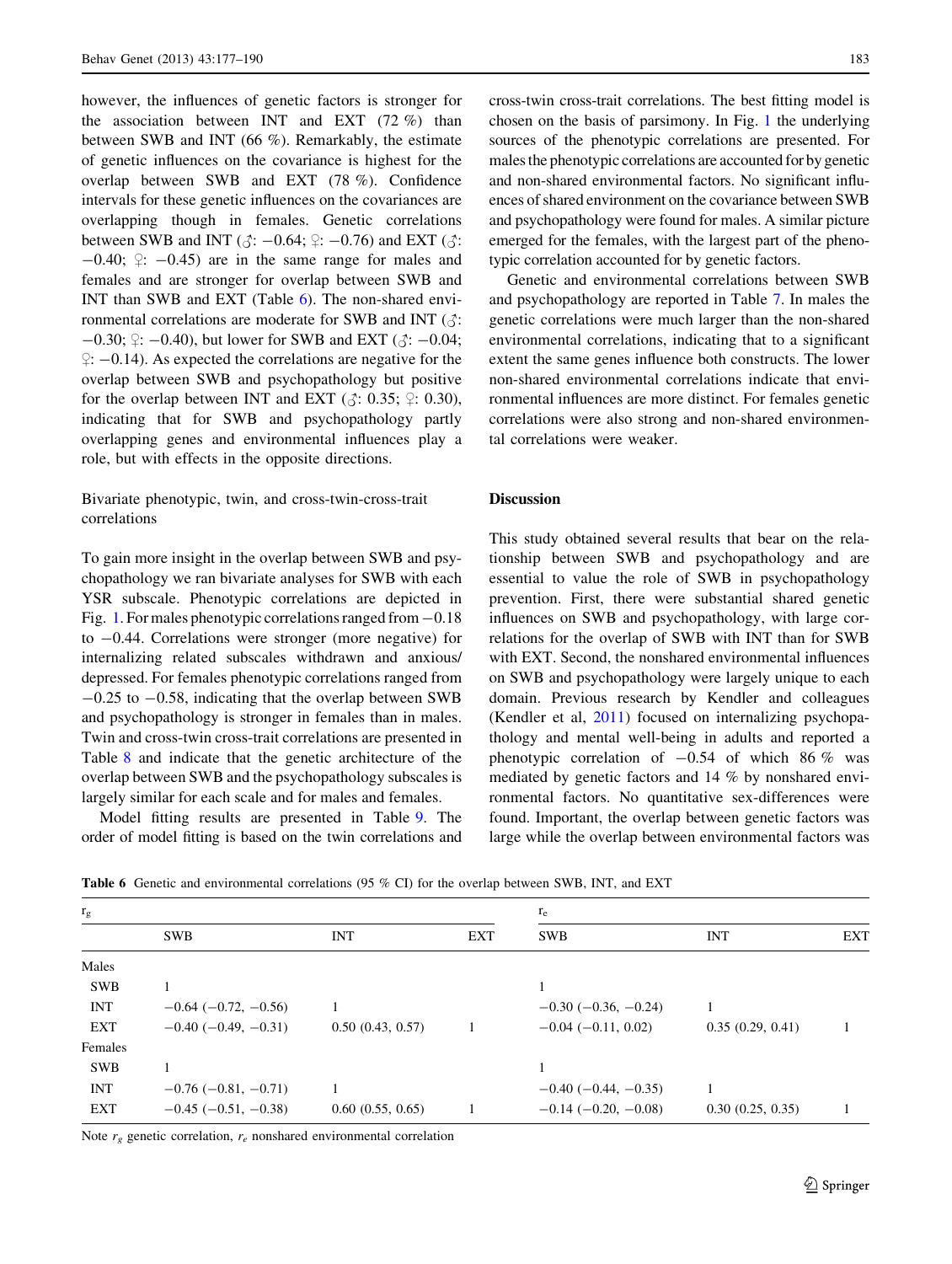<span id="page-7-0"></span>Fig. 1 Phenotypic correlations between SWB and psychopathology and the proportions that are accounted for by genetic and nonshared environmental influences



Table 7 Genetic and Environmental Correlations between SWB and psychopathology, with their 95 % confidence intervals

|                        | <b>SWB</b>                    |                               |                               |                               |
|------------------------|-------------------------------|-------------------------------|-------------------------------|-------------------------------|
|                        | Males                         |                               | Females                       |                               |
|                        | $r_{\rm g}$                   | $r_e$                         | $r_{\rm g}$                   | $r_e$                         |
| Withdrawn/depressed    | $-0.63$ ( $-0.72$ , $-0.53$ ) | $-0.27$ ( $-0.32$ , $-0.21$ ) | $-0.74$ ( $-0.80, -0.68$ )    | $-0.30$ ( $-0.36$ , $-0.26$ ) |
| Somatic complaints     | $-0.36$ ( $-0.48$ , $-0.25$ ) | $-0.10$ ( $-0.16$ , $-0.04$ ) | $-0.53$ ( $-0.61$ , $-0.46$ ) | $-0.18$ ( $-0.23$ , $-0.12$ ) |
| Anxious/depressed      | $-0.67$ ( $-0.75$ , $-0.58$ ) | $-0.30$ ( $-0.35$ , $-0.25$ ) | $-0.76$ ( $-0.81, -0.72$ )    | $-0.42$ ( $-0.46$ , $-0.37$ ) |
| Rule-breaking behavior | $-0.36$ ( $-0.47, -0.26$ )    | $-0.05$ ( $-0.11$ , 0.01)     | $-0.47$ ( $-0.54$ , $-0.41$ ) | $-0.04$ ( $-0.09$ , 0.02)     |
| Aggressive behavior    | $-0.38$ ( $-0.49$ , $-0.29$ ) | $-0.03$ ( $-0.09$ , 0.03)     | $-0.39(-0.46, -0.33)$         | $-0.15$ ( $-0.21, -0.10$ )    |
| Social problem         | $-0.52$ ( $-0.62$ , $-0.41$ ) | $-0.15$ ( $-0.20, -0.09$ )    | $-0.50$ ( $-0.58$ , $-0.43$ ) | $-0.17(-0.22,-0.11)$          |
| Thought problems       | $-0.50$ ( $-0.60$ , $-0.40$ ) | $-0.06$ ( $-0.13$ , 0.00)     | $-0.53$ ( $-0.60, -0.47$ )    | $-0.17$ ( $-0.22, -0.11$ )    |
| Attention problems     | $-0.47$ ( $-0.59$ , $-0.37$ ) | $-0.13$ ( $-0.19$ , $-0.06$ ) | $-0.54$ ( $-0.60$ , $-0.47$ ) | $-0.20$ ( $-0.25$ , $-0.14$ ) |
|                        |                               |                               |                               |                               |

Note  $r_g$  genetic correlation,  $r_e$  nonshared environmental correlation

small. We reported a phenotypic correlation of  $-0.43$  for males (58 % A and 42 % E) and of  $-0.58$  for females (66  $%$  A, 34  $%$  E). We also found that the overlap between genetic factors is substantial ( $\text{I}$ : r<sub>g</sub> = -0.64;  $\text{I}$ : -0.76) in contrast to the overlap in environmental factors ( $\lozenge$ : r<sub>e</sub> =  $-0.30; \; \frac{6}{5}$ :  $-0.40$ ).

Nes et al. (Nes et al. [2008](#page-13-0)) also reported sex difference, with genetic factors being the major source of overlap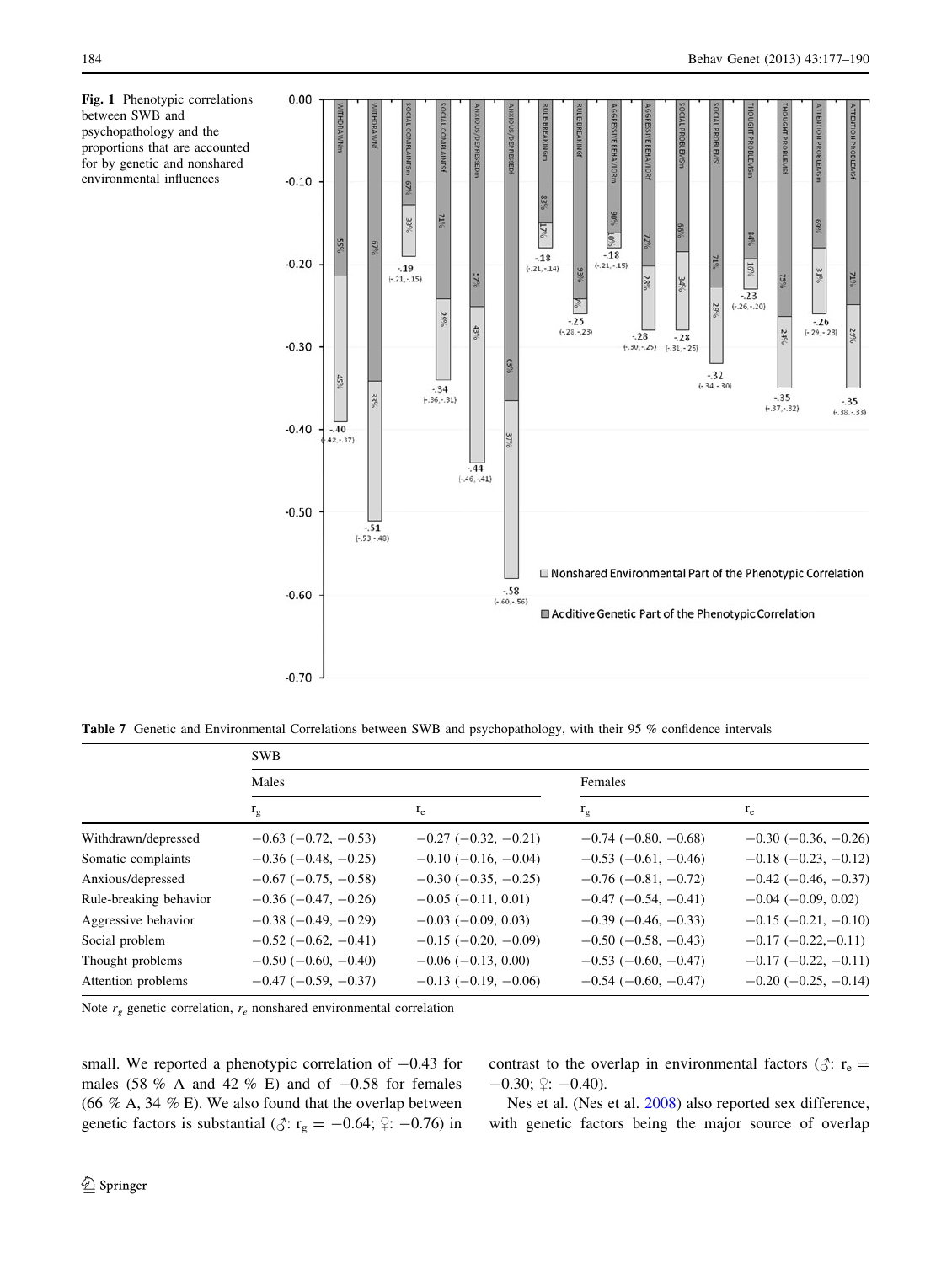between internalizing problems and satisfaction with life in males and shared environment also accounting for overlap in females. The power concern, raised by Nes et al., is covered by our larger sample of twins and additional siblings (Posthuma and Boomsma, [2000\)](#page-13-0).

The unique broad focus of our study with measures of both internalizing as well as externalizing problems and the ability of estimating sex-specific effects provides large added value to field of research on the etiology of the overlap between SWB and psychopathology. The focus on both internalizing as well as externalizing problems reveals that there is also a significant overlap between SWB and externalizing problems, which in both males and females are mainly accounted for by genetic factors.

The finding of the high genetic overlap between SWB and psychopathology is of value in the design and development of new prevention. It indicates that a genetic liability to lower SWB is indicative of a genetic liability to higher psychopathology. The commonality of heritable influences on SWB and psychopathology may lead to the identification of the vulnerable at risk groups prior to any manifestation of psychopathology (Lewinsohn et al. [1991](#page-13-0)). It could, for example, be suggested that SWB screening can be used as an innovative psychopathology prevention strategy, with the possibility of capturing individuals at risk for the development of psychopathology, before onset of early psychopathological symptoms, based on a low score on SWB.

Since the overlap between psychopathology and SWB is mainly genetic, prevention has to deal with individual differences. This would suggest that population wide launched initiatives to promote SWB need to be reconsidered and probably redesigned to become more tailored for distinct groups of (genetically distinct) individuals to reach its optimal goal. New studies into gene-intervention interaction are highly needed to investigate the effects of genetic differences on intervention effects.

Finally, founded in the field of epidemiology and somatic medicine, it has been proposed that larger benefits to overall public health and mental capital are to be expected when the bell curve of mental health in the human population is shifted a little to the healthy site, the so-called population strategy (Rose, [2008](#page-13-0)). A relative slight increase in the level of SWB of the bulk of the population, possibly induced by a SWB promotion program, may have a larger preventive effect than targeting the much smaller group of people at high risk. The genetic overlap between SWB and psychopathology, and thus the overlap in vulnerability, makes this theory ground for novel approaches to reduce psychopathology.

While interpreting the results, the following limitation should be kept in mind. We used the Youth Self Report in a normal population sample, resulting in skewed data. Based on the paper by Derks et al. ([2004\)](#page-12-0), we decided not to transform the data to approach normality. Use of these skewed data could have resulted in an underestimation of the shared environmental effects and an overestimation of the nonshared environmental effects. We do, however, not expect a large influence on the reported genetic architecture for the overlap between SWB and psychopathology, since SWB is normally distributed. We, furthermore, relied on adolescent self-report data. A multiple rater approach, with for example parental or teacher ratings would have been more reliable (Bartels et al., [2007b\)](#page-12-0), but approaching both the adolescent themselves and their parent would have resulted in a lower response rate and consequently lower power for the current study. Furthermore, in the Dutch school system adolescent do have many teachers at the same time, resulting in the absence of a specific teacher with enough knowledge about the pupil to fulfill the requirement to fill out a teacher report form.

Working with data of a voluntary survey study has the implicit risk of sample selection. In order to check for possible selection on level of psychopathology, we compared our means on the YSR broadband and subscales to those reported in the Dutch manual of the YSR (Verhulst et al. [1997](#page-13-0)). For some subscale our means are higher (TP and AP), while for the remaining they are slightly lower. It should be noted however that our sample is about eighteen times larger than the community sample.

In conclusion, the relationship between SWB and psychopathology has been identified as being sex-specific and complex, with a large role for shared genetic influences on SWB and psychopathology and more disparate nonshared environmental influences on SWB and psychopathology. As a result of these various forces, SWB and psychopathology cannot be considered as opposing ends of a single mental health continuum. The genetic overlap between SWB and psychopathology justifies the integration of prevention and promotion in the field of Mental Health, as has been suggested by the World Health Organization, however this strategies should be selected and indicated, which could for example be achieved by initial screening on SWB to assess risk for psychopathology.

Acknowledgments Funding was obtained from the following grants: the National Institute on Aging (Grant No. RO1AG033590), The Netherlands Organisation for Scientific Research (NWO): ''Spinozapremie'' (NWO/SPI 56-464-14192); ''Twin-family database for behavior genetics and genomics studies'' (NWO 480-04-004); ''Genetic and Family influences on Adolescent psychopathology and Wellness'' (NWO 463-06-001); ''A twin-sib study of adolescent wellness'' (NWO-VENI 451-04-034). During part of the data collection and analyses of this manuscript M. Bartels was financially supported by a senior fellowship of the (EMGO+) Institute for Health and Care Research.

#### Appendix

See Tables [8](#page-9-0) and [9](#page-10-0).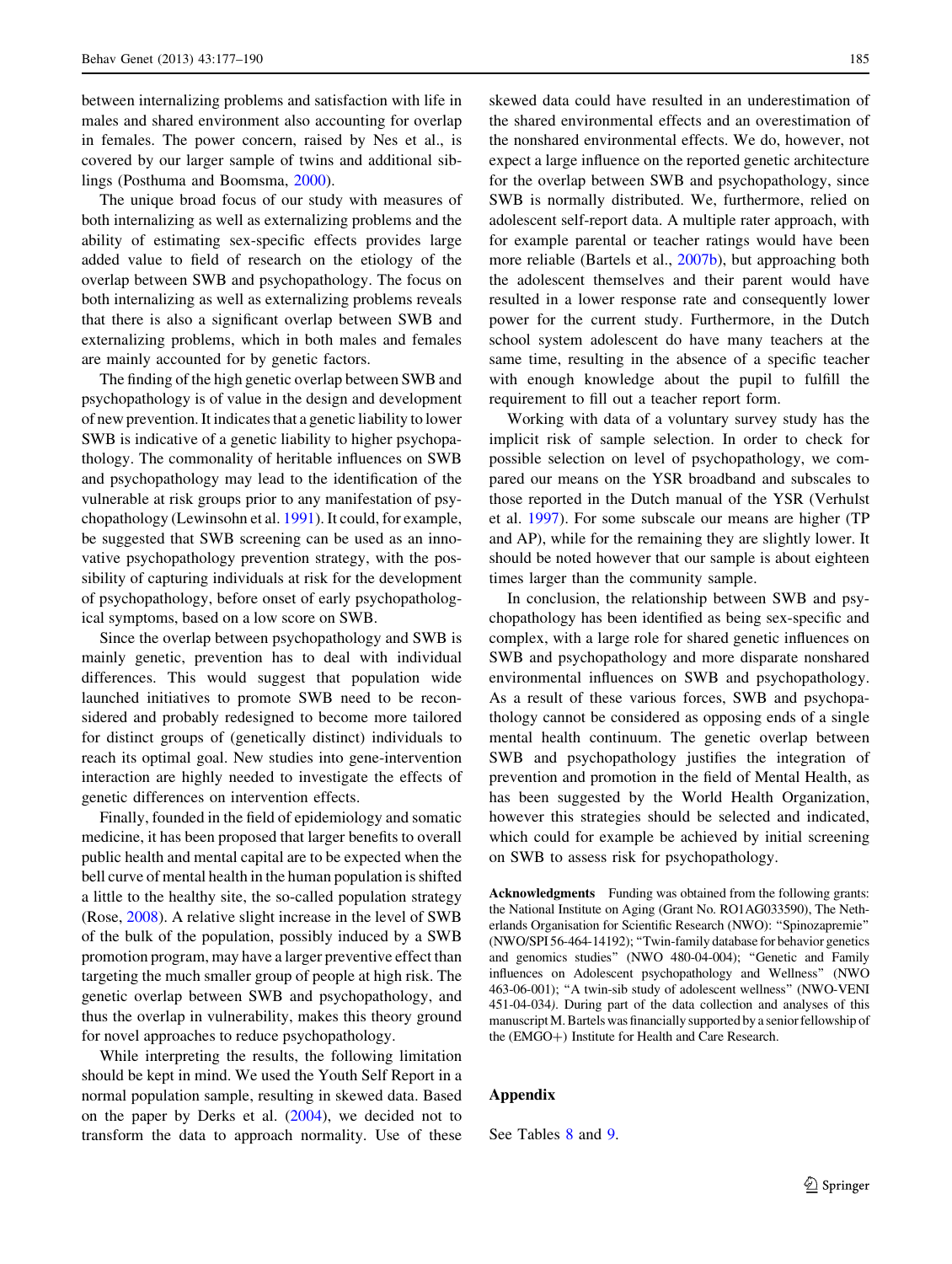<span id="page-9-0"></span>

|                        |                          | $\ddot{\phantom{0}}$                                                                                                                                                                                                                                                                                  |                               |                        |                               |
|------------------------|--------------------------|-------------------------------------------------------------------------------------------------------------------------------------------------------------------------------------------------------------------------------------------------------------------------------------------------------|-------------------------------|------------------------|-------------------------------|
|                        | <b>NZM</b>               | DZM/twin brother                                                                                                                                                                                                                                                                                      | <b>MZF</b>                    | DZF/twin sister        | DOS/brother-sister            |
| Subjective well-being  | 0.33(0.26, 0.40)         | 0.19(0.13, 0.25)                                                                                                                                                                                                                                                                                      | 0.45(0.40, 0.49)              | 0.29(0.24, 0.34)       | 0.20(0.16, 0.25)              |
| Withdrawn/depressed    | 0.40(0.33, 0.45)         | 0.15(0.09, 0.21)                                                                                                                                                                                                                                                                                      | 0.47(0.42, 0.52)              | 0.20(0.14, 0.25)       | 0.16(0.12, 0.19)              |
| SWB-WD                 | $-0.24(-0.29, -0.19)$    | $(-0.00 - 0.00 - 0.00 - 0.00 - 0.00 - 0.00 - 0.00 - 0.00 - 0.00 - 0.00 - 0.00 - 0.00 - 0.00 - 0.00 - 0.00 - 0.00 - 0.00 - 0.00 - 0.00 - 0.00 - 0.00 - 0.00 - 0.00 - 0.00 - 0.00 - 0.00 - 0.00 - 0.00 - 0.00 - 0.00 - 0.00 - 0.00 - 0.00 - 0.00 - 0.00 - 0.00 - 0.0$                                   | $-0.34(-0.37,-0.30)$          | $-0.19(-0.23, -0.15)$  | $-0.11(-0.14, -0.09)$         |
| Somatic complaints     | 0.35(0.28, 0.42)         | 0.18(0.12, 0.25)                                                                                                                                                                                                                                                                                      | 0.45(0.40, 0.50)              | 0.22(0.17, 0.28)       | 0.18(0.14, 0.22)              |
| SWB-SC                 | $-0.12(-0.17,-0.07)$     | $-0.06(-0.10,-0.01)$                                                                                                                                                                                                                                                                                  | $-0.22$ ( $-0.26$ , $-0.18$ ) | $-0.18 (-0.22, -0.14)$ | $-0.08(-0.010, 0.05)$         |
| Anxious/depressed      | 0.42(0.35, 0.47)         | 0.18(0.12, 0.25)                                                                                                                                                                                                                                                                                      | 0.48(0.44, 0.53)              | 0.26(0.20, 0.31)       | 0.22(0.18, 0.26)              |
| SWB-AD                 | $-0.25$ $(-0.30, -0.19)$ | $-0.14 (-0.19 - 0.09)$                                                                                                                                                                                                                                                                                | $-0.35$ $(-0.39, -0.31)$      | $-0.22(-0.26, -0.18)$  | $-0.13(-0.16, -0.10)$         |
| Rule-breaking behavior | 0.45(0.39, 0.51)         | 0.23(0.18, 0.29)                                                                                                                                                                                                                                                                                      | 0.55(0.50, 0.59)              | 0.24(0.18, 0.29)       | 0.18(0.14, 0.22)              |
| SWB-RB                 | $-0.14 (-0.19, -0.09)$   | $-0.09(-0.13,-0.05)$                                                                                                                                                                                                                                                                                  | $-0.24$ $(-0.27, -0.20)$      | $-0.13(-0.17, -0.09)$  | $-0.07(-0.10, 0.04)$          |
| Aggressive behavior    | 0.51(0.45, 0.51)         | 0.19(0.13, 0.25)                                                                                                                                                                                                                                                                                      | 0.57(0.52, 0.61)              | 0.22(0.16, 0.27)       | 0.20(0.16, 0.24)              |
| SWB-AGG                | $-0.15(-0.19, -0.10)$    | $-0.08 (-0.12, 12.$                                                                                                                                                                                                                                                                                   | $-0.19$ $(0.22, -0.15)$       | $-0.19(-1.8, 10.10)$   | $-0.08$ ( $-0.12$ , $-0.05$ ) |
| Social problems        | 0.41(0.34, 0.47)         | 0.15(0.09, 0.21)                                                                                                                                                                                                                                                                                      | 0.48(0.42, 0.52)              | 0.19(0.13, 0.24)       | 0.17(0.13, 0.20)              |
| $SWB-SP$               | $-0.20$ $(-0.25, -0.15)$ | $-0.08(-0.13,-0.04)$                                                                                                                                                                                                                                                                                  | $-0.21(-0.25, -0.17)$         | $-0.17 (-0.21, -0.13)$ | $-0.09(-0.12,-0.06)$          |
| Thought problems       | 0.48(0.42, 0.54)         | 0.20(0.13, 0.26)                                                                                                                                                                                                                                                                                      | 0.54(0.49, 0.58)              | 0.25(0.19, 0.30)       | 0.19(0.15, 0.23)              |
| $SWB-TP$               | $-0.18$ $(-0.22, -0.12)$ | $-0.09(-14, 0.05)$                                                                                                                                                                                                                                                                                    | $-0.25$ $(-0.29, -0.21)$      | $-0.18(-0.21,-0.13)$   | $-0.12(-0.15, -0.08)$         |
| Attention problems     | $0.46$ $(0.40, 0.52)$    | 0.15(0.09, 0.21)                                                                                                                                                                                                                                                                                      | 0.49(0.44, 0.53)              | 0.23(0.17, 0.28)       | 0.17(0.13, 0.21)              |
| SWB-AP                 | $-0.16(-0.21,-0.11)$     | $-0.10(-0.15, -0.06)$                                                                                                                                                                                                                                                                                 | $-0.23$ $(-0.27, -0.19)$      | $-0.18 (-0.22, -0.14)$ | $(50.010 - 14.000 - 0.07)$    |
|                        |                          | MZM monozygotic males correlation, DZM/nvin brother dizygotic males and twin sibling correlation, MZF monzygotic females correlation, DZF/nvin sister dizygotic females and twin sister<br>correlation, <i>DOS/brother-sister</i> male-female and female-male correlation for both twins and siblings |                               |                        |                               |

Table 8 Twin and Cross-twin cross trait correlations for SWB and psychopathology with their 95 % confidence intervals Table 8 Twin and Cross-twin cross trait correlations for SWB and psychopathology with their 95 % confidence intervals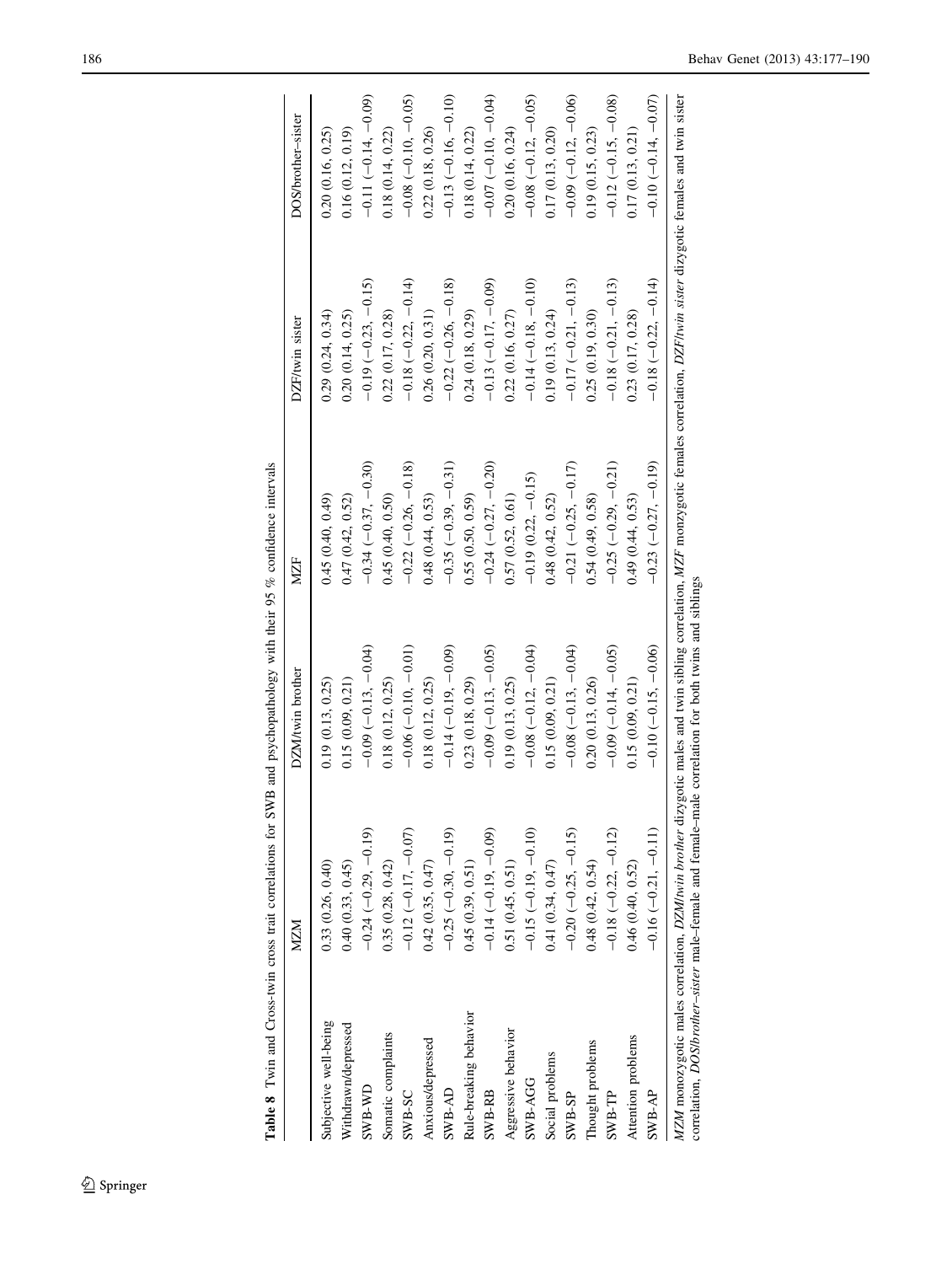<span id="page-10-0"></span>

| Table 9 Model fitting results and parameter estimates (95 |                                           |                  | % CI) based on the best fitting (bold-faced) model |                      |                                         |                  |                                                    |                     |
|-----------------------------------------------------------|-------------------------------------------|------------------|----------------------------------------------------|----------------------|-----------------------------------------|------------------|----------------------------------------------------|---------------------|
| Withdrawn/Depressed                                       | $-2LL$                                    |                  |                                                    | ₩                    | $x^2$                                   | ₩                | d                                                  |                     |
| ACE                                                       | 113043.5                                  |                  |                                                    | 19973                |                                         |                  |                                                    |                     |
| ACE, no sex differences                                   | 113172.8                                  |                  |                                                    | 19982                | 129.3                                   | $\circ$          | 0.00                                               |                     |
| $\overline{A}$                                            | 113052.68                                 |                  |                                                    | 19979                | 9.17                                    | $\bullet$        | 0.16                                               |                     |
|                                                           | Males                                     |                  |                                                    |                      | Females                                 |                  |                                                    |                     |
| Variance-covariance                                       | ≺                                         |                  | 吅                                                  |                      | ₹                                       |                  | $\boxed{\mathbf{L}}$                               |                     |
|                                                           | SWB                                       | With             | SWB                                                | With                 | $\mathbf{S}\mathbf{W}\mathbf{B}$        | With             | SWB                                                | With                |
| SWB                                                       | 0.34(0.29, 0.40)                          |                  | 0.66(0.60, 0.71)                                   |                      | 0.47(0.43, 0.51)                        |                  | 0.53(0.49, 0.57)                                   |                     |
| Witd                                                      | 0.55(0.45, 0.65)                          | 0.36(0.30, 0.41) | 0.45(0.35, 0.55)                                   | 0.64(0.59, 0.70)     | 0.67(0.61, 0.73)                        | 0.44(0.40, 0.49) | 0.33(0.27, 0.39)                                   | 0.56(0.51, 0.60)    |
| Correlations                                              | $r_{\rm g}$                               |                  | $\mathbf{r}_{\rm e}$                               |                      | $r_{\rm g}$                             |                  | $\mathbf{r}_{\rm e}$                               |                     |
|                                                           | $-0.63(-0.72, -0.53)$                     |                  | $-0.27$ ( $-0.32, -0.21$ )                         |                      | $-0.74(-0.80, -0.68)$                   |                  | $-0.30(-0.36, -0.26)$                              |                     |
| Somatic complaints                                        | $-2LL$                                    |                  |                                                    | ₩                    | $x^2$                                   | ₩                | U                                                  |                     |
| ACE                                                       | 116251.1                                  |                  |                                                    | 19915                |                                         |                  |                                                    |                     |
| ACE, no sex differences                                   | 116662.2                                  |                  |                                                    | 19924                | 411.09                                  | $\circ$          | 0.00                                               |                     |
| $\overline{AB}$                                           | 116260.41                                 |                  |                                                    | 19921                | 9.32                                    | $\bullet$        | 0.16                                               |                     |
|                                                           | Males                                     |                  |                                                    |                      | Females                                 |                  |                                                    |                     |
| Variance-covariance                                       | ₹                                         |                  | $\boxed{\mathbf{L}}$                               |                      | $\blacktriangleleft$                    |                  | $\boxed{\mathbf{L}}$                               |                     |
|                                                           | SWB                                       | $\rm SC$         | <b>SWB</b>                                         | SC                   | <b>SWB</b>                              | $\rm SC$         | <b>SWB</b>                                         | $\rm SC$            |
| SWB                                                       | 0.34(0.29, 0.40)                          |                  | 0.66(0.60, 0.71)                                   |                      | 0.47(0.43, 0.51)                        |                  | 0.53(0.49, 0.57)                                   |                     |
| SC                                                        | 0.67 (0.46, 0.87)                         | 0.35(0.29, 0.41) | 0.33(0.13, 0.54)                                   | 0.65(0.59, 0.71)     | 0.71(0.62, 0.81)                        | 0.43(0.38, 0.48) | 0.29(0.19, 0.38)                                   | 0.57(0.52, 0.62)    |
| Correlations                                              | $-0.25$<br>$-0.36(-0.48,$<br>$L_{\infty}$ |                  | $-0.09(-0.16, -0.04)$<br>$\mathbf{r}_{\rm e}$      |                      | $-0.53$ $(-0.61, -0.46)$<br>$r_{\rm e}$ |                  | $-0.12$<br>$-0.18 (-0.23,$<br>$\mathbf{r}_{\rm e}$ |                     |
|                                                           | $-2LL$                                    |                  |                                                    | $\ddot{\phantom{a}}$ |                                         | ਚ                |                                                    |                     |
| Anxious/depressed                                         |                                           |                  |                                                    |                      | $\chi^2$                                |                  | р                                                  |                     |
| ACE                                                       | 125051.1                                  |                  |                                                    | 19935                |                                         |                  |                                                    |                     |
| ACE, no sex differences                                   | 125532.44                                 |                  |                                                    | 19944                | 481.38                                  | $\circ$          | 0.00                                               |                     |
| Æ                                                         | 125060.07                                 |                  |                                                    | 19941                | 9.01                                    |                  | 0.17                                               |                     |
|                                                           | Males                                     |                  |                                                    |                      | Females                                 |                  |                                                    |                     |
| Variance-covariance                                       | ₹                                         |                  | $\boxed{1}$                                        |                      | ₹                                       |                  | $\mathbf{\Xi}$                                     |                     |
|                                                           | SWB                                       | $\overline{A}$   | SWB                                                | $\overline{A}$       | SWB                                     | $\overline{A}$   | SWB                                                | $\Delta \mathsf{D}$ |
| <b>SWB</b>                                                | 0.34(0.29, 0.40)                          |                  | 0.66(0.60, 0.71)                                   |                      | 0.46(0.42, 0.50)                        |                  | 0.54(0.50, 0.58)                                   |                     |
| $\overline{A}$                                            | 0.57(0.47, 0.66)                          | 0.40(0.34, 0.45) | 0.43(0.34, 0.53)                                   | 0.60(0.55, 0.66)     | $0.63\ (0.57,\ 0.68)$                   | 0.49(0.45, 0.53) | 0.37(0.32, 0.43)                                   | 0.51(0.47, 0.55)    |
| Correlations                                              | $r_{\rm g}$                               |                  | Ŀ                                                  |                      | $\mathbf{r}_\mathrm{eq}$                |                  | Ŀ                                                  |                     |
|                                                           | $-0.67$ ( $-0.75, -0.58$ )                |                  | $-0.30(-0.35, -0.25)$                              |                      | $-0.76(-0.81, -0.72)$                   |                  | $-0.42(-0.46, -0.37)$                              |                     |
| Rule-breaking behavior                                    | $-2LL$                                    |                  |                                                    | $\ddot{a}$           | ั≻                                      | ਚ                | d                                                  |                     |
| ACE                                                       | 112963.5                                  |                  |                                                    | 20019                |                                         |                  |                                                    |                     |
| ACE, no sex differences                                   | 113036.4                                  |                  |                                                    | 20028                | 72.87                                   | C                | $0.00\,$                                           |                     |
| $\overline{AB}$                                           | 112975.4                                  |                  |                                                    | 20025                | 11.94                                   | $\bullet$        | 0.06                                               |                     |

 $\underline{\textcircled{\tiny 2}}$  Springer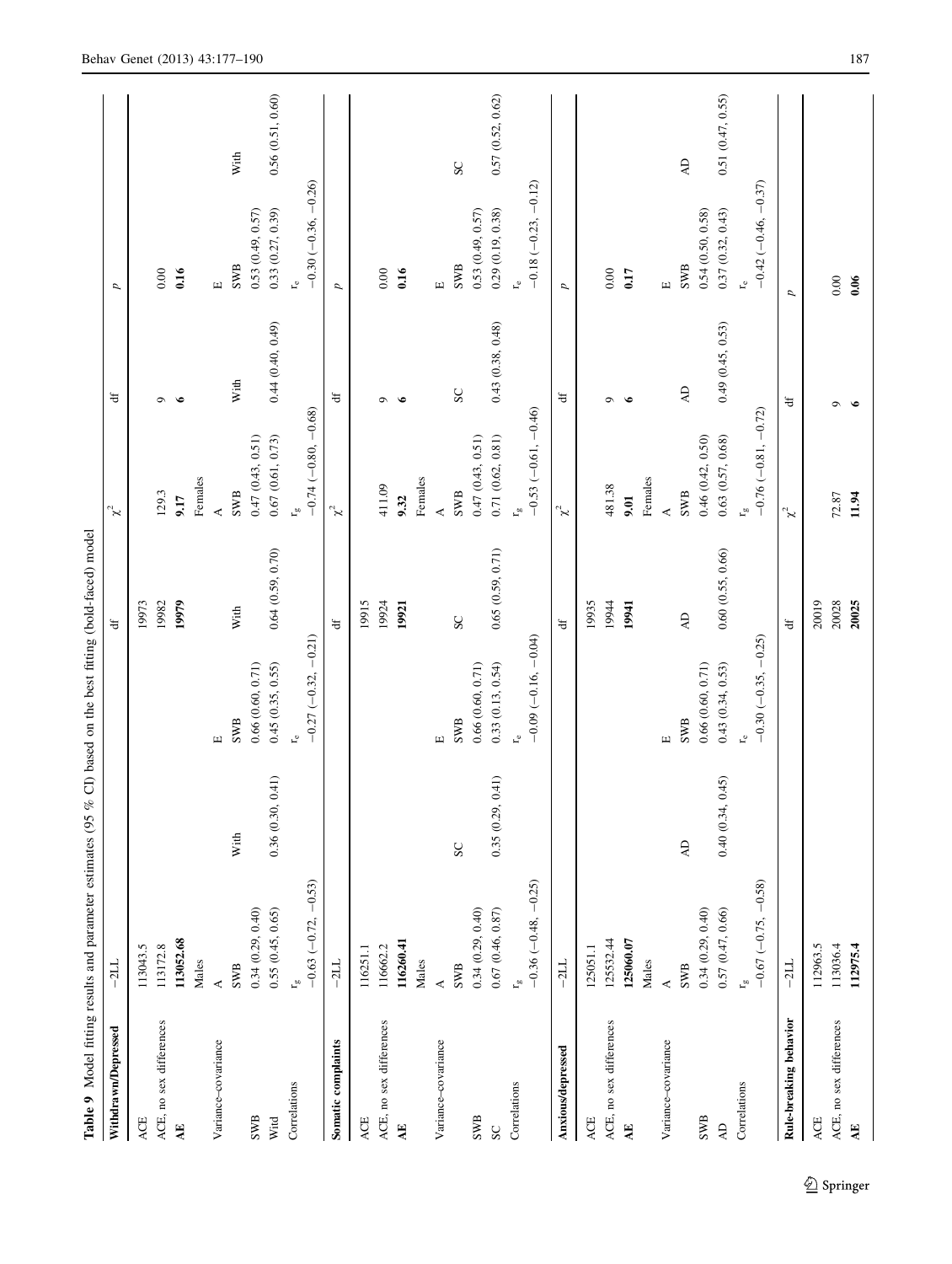| Rule-breaking behavior  | $-2L$                                |                  |                                          | $\overleftarrow{\textbf{d}}$ | $x^2$                                     | $\overleftarrow{\textbf{d}}$ | p                                        |                  |
|-------------------------|--------------------------------------|------------------|------------------------------------------|------------------------------|-------------------------------------------|------------------------------|------------------------------------------|------------------|
| Variance-covariance     | Males<br>$\prec$                     |                  | $\overline{\mathbf{u}}$                  |                              | Females<br>$\prec$                        |                              | $\boxed{\mathbf{1}}$                     |                  |
|                         | SWB                                  | RB               | <b>SWB</b>                               | RB                           | SWB                                       | RB.                          | <b>SWB</b>                               | RB               |
| SWB<br>RB               | 0.34(0.28, 0.39)<br>0.83(0.61, 1.05) | 0.44(0.38, 0.49) | $0.17 (-0.06, 0.40)$<br>0.66(0.61, 0.72) | 0.56(0.51, 0.62)             | $0.93$ $(0.81, 1.04)$<br>0.47(0.43, 0.51) | 0.52(0.47, 0.56)             | $0.07 (-0.04, 0.19)$<br>0.53(0.49, 0.57) | 0.48(0.44, 0.53) |
| Correlations            | $L_{\omega}$                         |                  | $\mathbf{r}_{\rm e}$                     |                              | $\mathbf{L}_\text{co}$                    |                              | $L_{\rm e}$                              |                  |
|                         | $-0.36$ $(-0.47, -0.26)$             |                  | $-0.05$ $(-0.11, 0.0)$                   |                              | $-0.47(-0.54,-0.41)$                      |                              | $-0.04 (-0.09, 0.02)$                    |                  |
| Aggressive behavior     | $-21$                                |                  |                                          | $\ddot{a}$                   | $\chi^2$                                  | $\overleftarrow{\textbf{d}}$ | p                                        |                  |
| ACE                     | 128009.5                             |                  |                                          | 19963                        |                                           |                              |                                          |                  |
| ACE, no sex differences | 128139.5                             |                  |                                          | 19972                        | 130.06                                    | $\mathbf{\sigma}$            | 0.00                                     |                  |
| $\overline{AB}$         | 128018.06                            |                  |                                          | 19969                        | 8.57                                      | $\bullet$                    | 0.20                                     |                  |
|                         | Males                                |                  |                                          |                              | Females                                   |                              |                                          |                  |
| Variance-covariance     | $\prec$                              |                  | $\Box$                                   |                              | $\prec$                                   |                              | $\overline{\mathbf{u}}$                  |                  |
|                         | SWB                                  | AGG              | <b>SWB</b>                               | AGG                          | SWB                                       | AGG                          | SWB                                      | AGG              |
| SWB                     | 0.34(0.28, 0.39)                     |                  | 0.66(0.61, 0.72)                         |                              | 0.47(0.42, 0.51)                          |                              | 0.53(0.49, 0.58)                         |                  |
| AGG                     | 0.90(0.69, 1.12)                     | 0.47(0.41, 0.52) | $0.10 (-0.12, 0.31)$                     | 0.53(0.48, 0.59)             | 0.72(0.61, 0.82)                          | 0.54(0.49, 0.58)             | 0.28(0.18, 0.39)                         | 0.46(0.42, 0.51) |
| Correlations            | $L_{\infty}$                         |                  | $\mathbf{r}_{\mathrm{e}}$                |                              | $L_{\infty}^{\infty}$                     |                              | $\mathbf{r}_{\rm e}$                     |                  |
|                         | $-0.38$ $(-0.49, -0.29)$             |                  | $-0.03(-0.09, 0.03)$                     |                              | $-0.39(-0.46,-0.33)$                      |                              | $-0.15(-0.21, -0.10)$                    |                  |
| Social problems         | $-2LL$                               |                  |                                          | ₩                            | $\chi^2$                                  | $\mathfrak{t}$               | Þ                                        |                  |
| ACE                     | 111946.69                            |                  |                                          | 20032                        |                                           |                              |                                          |                  |
| ACE, no sex differences | 111999.56                            |                  |                                          | 20041                        | 52.87                                     | $\sigma$                     | $0.00\,$                                 |                  |
| <b>AE</b>               | 111956.21                            |                  |                                          | 20038                        | 9.53                                      | $\bullet$                    | 0.15                                     |                  |
|                         | Males                                |                  |                                          |                              | Females                                   |                              |                                          |                  |
| Variance-covariance     | ₹                                    |                  | $\boxed{\mathbf{L}}$                     |                              | ∢                                         |                              | Щ                                        |                  |
|                         | SWB                                  | $\mathbf{S}$     | <b>SWB</b>                               | $S_{\rm P}$                  | <b>SWB</b>                                | $\mathbf{S}$                 | SWB                                      | SP <sub></sub>   |
| SWB                     | 0.34(0.29, 0.40)                     |                  | 0.65(0.60, 0.71)                         |                              | $0.46$ $(0.42, 0.50)$                     |                              | 0.54(0.50, 0.58)                         |                  |
| S <sub>P</sub>          | 0.66 (0.52, 0.79)                    | 0.37(0.31, 0.43) | 0.34(0.21, 0.48)                         | $0.63$ $(0.57, 0.69)$        | $0.71\ (0.61,\ 0.81)$                     | 0.44(0.39, 0.49)             | 0.29(0.19, 0.39)                         | 0.56(0.51, 0.61) |
| Correlations            | $L_{\infty}$                         |                  | $\mathbf{r}_{\rm e}$                     |                              | $L_{\infty}$                              |                              | $\mathbf{r}_{\rm e}$                     |                  |
|                         | $-0.52(-0.62, -0.41)$                |                  | $-0.15(-0.20, -0.09)$                    |                              | $-0.50(-0.58, -0.43)$                     |                              | $-0.17$ $(-0.22, -0.11)$                 |                  |
| Thought problems        | $-2L$                                |                  |                                          | $\ddot{a}$                   | ั×                                        | $\ddot{a}$                   | d                                        |                  |
| ACE                     | 111040.12                            |                  |                                          | 20015                        |                                           |                              |                                          |                  |
| ACE, no sex differences | 111122.22                            |                  |                                          | 20024                        | 82.1                                      | $\sigma$                     | $0.00\,$                                 |                  |
| $\overline{AB}$         | 111049.71                            |                  |                                          | 20021                        | 9.58                                      | $\bullet$                    | 0.14                                     |                  |
|                         | Males                                |                  |                                          |                              | Females                                   |                              |                                          |                  |
| Variance-covariance     | ∢                                    |                  | $\Box$                                   |                              | $\prec$                                   |                              | $\Box$                                   |                  |
|                         | SWB                                  | Ê                | <b>SWB</b>                               | Ê                            | SWB                                       | Ê                            | <b>SWB</b>                               | $\mathbb{P}$     |

 $\underline{\textcircled{\tiny 2}}$  Springer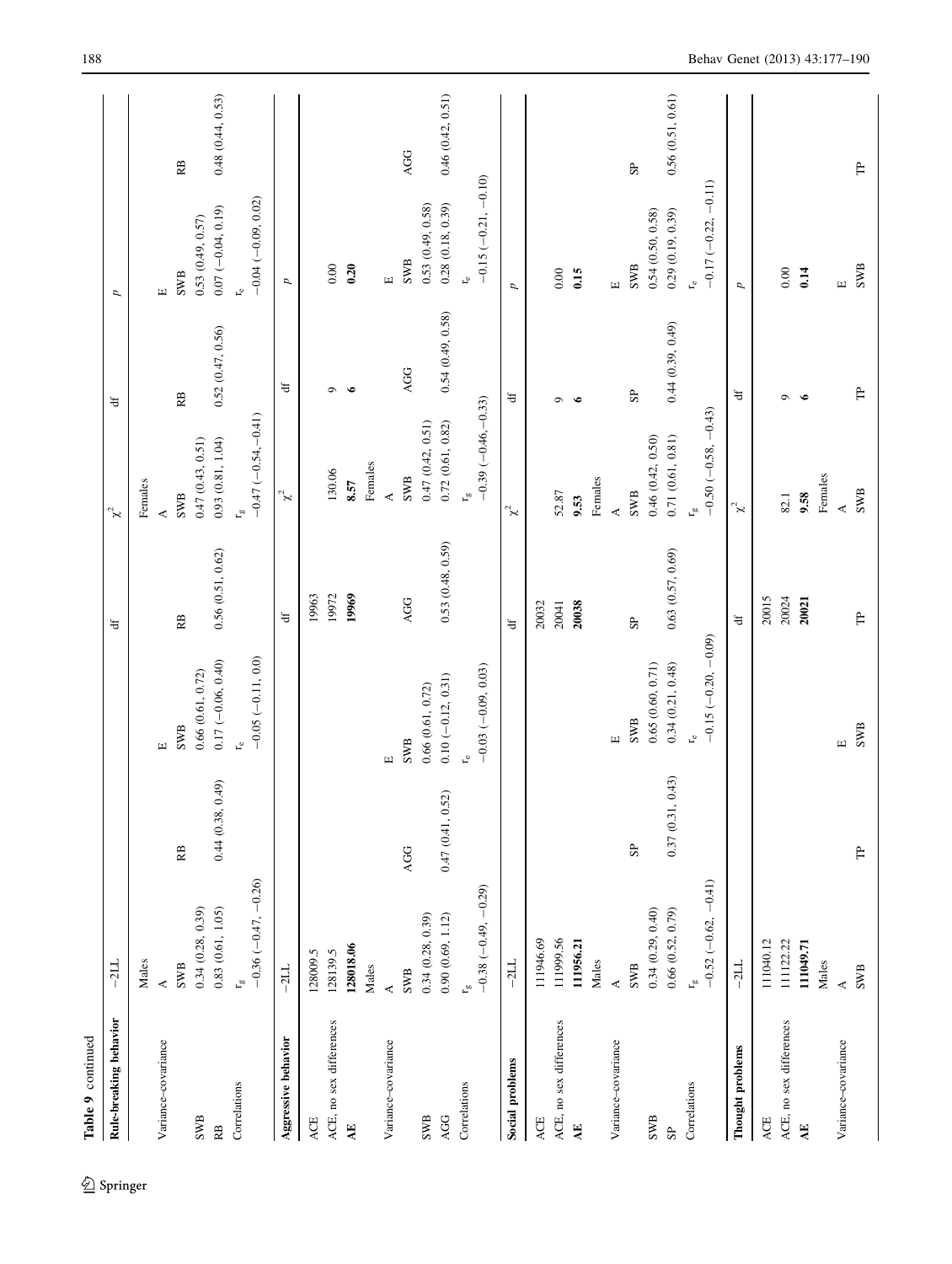<span id="page-12-0"></span>

| Table 9 continued         |                                     |                  |                                         |                  |                                         |                  |                                      |                  |
|---------------------------|-------------------------------------|------------------|-----------------------------------------|------------------|-----------------------------------------|------------------|--------------------------------------|------------------|
| <b>Thought</b> problems   | $-21$                               |                  |                                         | đ                | $\tilde{\mathbf{x}}$                    | đ                | d                                    |                  |
| <b>SWB</b><br>ਸ਼ਿ         | 0.34(0.29, 0.40)<br>0.84(0.68, 1.0) | 0.44(0.39, 0.50) | $0.16(0.00, -0.32)$<br>0.66(0.60, 0.71) | 0.56(0.50, 0.61) | 0.75(0.67, 0.84)<br>0.47(0.43, 0.51)    | 0.51(0.46, 0.55) | 0.25(0.16, 0.33)<br>0.53(0.49, 0.57) | 0.49(0.45, 0.54) |
| Correlations              | $-0.50(-0.60, -0.40)$<br>ل<br>سا    |                  | $-0.06(-0.13, 0.00)$<br>Ľe              |                  | $-0.53(-0.60, -0.47)$<br>$\frac{50}{2}$ |                  | $-0.17$ $(-0.22, -0.11)$<br>Ļ٥       |                  |
| <b>Attention problems</b> | $-21$                               |                  |                                         | ₩                |                                         | đ                | D                                    |                  |
| ACE                       | 119862.79                           |                  |                                         | 20003            |                                         |                  |                                      |                  |
| ACE, no sex differences   | 119934.98                           |                  |                                         | 20012            | 72.18                                   | ✑                | 0.00                                 |                  |
| Ę                         | 119878.01                           |                  |                                         | 20009            | 15.21                                   |                  | 0.02                                 |                  |
|                           | Males                               |                  |                                         |                  | Females                                 |                  |                                      |                  |
| Variance-covariance       |                                     |                  | Щ                                       |                  |                                         |                  | $\Xi$                                |                  |
|                           | SWB                                 | Ą                | <b>SWB</b>                              | ਟ੍ਰੈ             | <b>SWB</b>                              | $\overline{A}$   | <b>SWB</b>                           | ĄP               |
| <b>SWB</b>                | 0.34(0.29, 0.40)                    |                  | 0.66(0.60, 0.71)                        |                  | 0.46(0.42, 0.50)                        |                  | 0.54(0.50, 0.58)                     |                  |
| ਟ੍ਰੈ                      | 0.67(0.52, 0.82)                    | 0.40(0.34, 0.45) | 0.33(0.18, 0.48)                        | 0.60(0.55, 0.66) | 0.71(0.62, 0.79)                        | 0.47(0.43, 0.52) | 0.29(0.21, 0.38)                     | 0.53(0.48, 0.57) |
| Correlations              | ۲a<br>H                             |                  | Le                                      |                  | $r_{\rm e}$                             |                  | ڀ                                    |                  |
|                           | $-0.47(-0.58, -0.36)$               |                  | $-0.14(-0.20, -0.07)$                   |                  | $-0.54(-0.60, -0.47)$                   |                  | $-0.20(-0.25, -0.14)$                |                  |
|                           |                                     |                  |                                         |                  |                                         |                  |                                      |                  |

- Achenbach TM, Rescorla LA (2001) Manual for the ASEBA schoolage forms & profiles. University of Vermont, Burlington Department of Psychiatry
- Bartels M, Boomsma DI (2009) Born to be happy? The etiology of subjective well-being. Behav Genet 39:605–615
- Bartels M, van den Oord EJCG, Hudziak JJ, Rietveld MJH, van Beijsterveldt CEM, Boomsma DI (2004) Genetic and environmental mechanisms underlying stability and change in problem behaviors at ages 3, 7, 10, and 12. Dev Psychol 40(5):852–867
- Bartels M, van Beijsterveldt CE, Derks EM, Stroet TM, Polderman TJ, Hudziak JJ, Boomsma DI (2007a) Young Netherlands Twin Register (Y-NTR): a longitudinal multiple informant study of problem behavior. Twin Res Hum Genet 10:3–11
- Bartels M, Boomsma DI, Hudziak JJ, van Beijsterveldt CEM, van den Oord EJCG (2007b) Twins and the study of rater (dis)agreement. Psychol Methods 12(4):451–466
- Bartels M, van der Aa N, van Beijsterveldt CE, Middeldorp CM, Boomsma DI (2011) Adolescent self-report of emotional and behavioral problems: interactions of genetic factors with sex and age. J Can Acad Child Adolesc Psychiatry 20:35–52
- Boker S, Neale M, Maes H, Wilde M, Spiegel M, Brick T, Fox J (2011) OpenMx: an open source extended structural equation modeling framework. Psychometrika 76(2):306–317
- Boomsma DI, van Beijsterveldt CE, Hudziak JJ (2005) Genetic and environmental influences on anxious/depression during childhood: a study from the Netherlands Twin Register. Genes Brain Behav 4(8):466–481
- Boomsma DI, de Geus EJ, Vink JM, Stubbe JH, Distel MA, Hottenga JJ, Posthuma D, van Beijsterveldt TC, Hudziak JJ, Bartels M, Willemsen G (2006) Netherlands Twin Register: from twins to twin families. Twin Res Hum Genet 9:849–857
- Cantril H (1965) The pattern of human concerns. Rutgers University Press, New Brunswick
- Derks EM, Dolan CV, Boomsma DI (2004) Effects of censoring on parameter estimates and power in genetic modeling. Twin Res 7(6):659–669
- Diener E, Emmons RA, Larsen RJ, Griffin S (1985) The satisfaction with life scale. J Pers Assess 49:71–75
- Greenspoon PJ, Saklofske DH (2010) Toward an integration of subjective well-being and psychopathology. Soc Indic Res 54: 81–108
- Hoekstra RA, Bartels M, van Beijsterveldt CEM, Boomsma DI (2008) Genetic and environmental influences on the stability of withdrawn behavior in children: a longitudinal, multi-informant twin study. Behav Genet 38(5):447–461
- Hudziak JJ, van Beijsterveldt CEM, Bartels M, Derks E, Boomsma DI (2003) Individual differences in aggression in young children: cross-sectional analyses in Dutch twins. Behav Genet 33(5): 575–589
- Kan K-J, Dolan CV, Nivard MG, Middeldorp CM, van Beijsterveldt CEM, Willemsen G, Boomsma DI (2012) Genetic and environmental stability in attention problems across the lifespan: evidence from the Netherlands Twin Register. J Am Acad Child Adolesc Psychiatry 52(1):12–25
- Kendler KS, Gardner CO, Lichtenstein P (2008) A developmental twin study of symptoms of anxiety and depression: evidence for genetic innovation and attenuation. Psychol Med 38(11): 1567–1575
- Kendler KS, Myers JM, Maes HH, Keyes CL (2011) The relationship between the genetic and environmental influences on common internalizing psychiatric disorders and mental well-being. Behav Genet 41(5):641–650
- Lamb DJ, Middeldorp CM, van Beijsterveldt CE, Bartels M, van der Aa N, Polderman TJ, Boomsma DI (2010) Heritability of